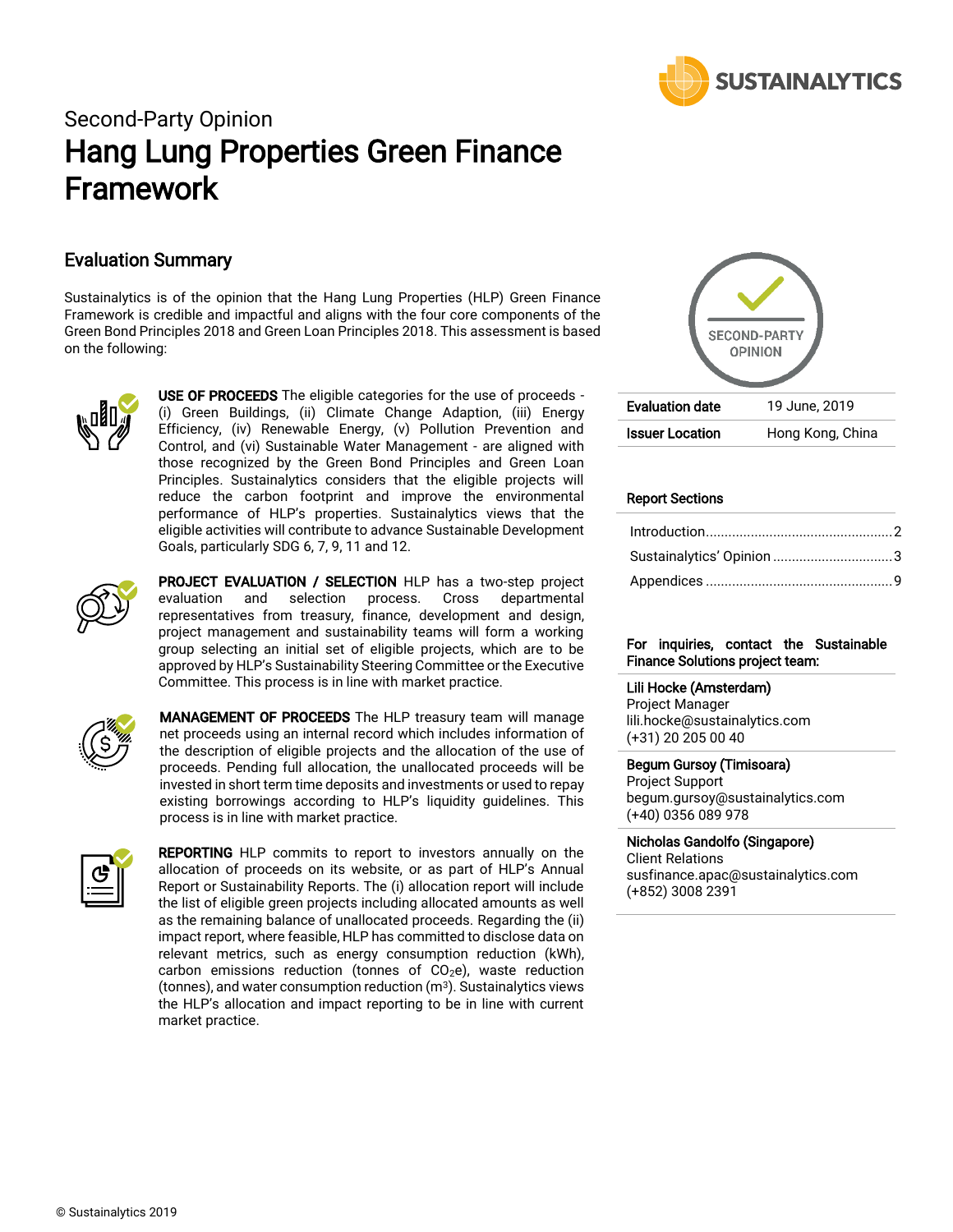

# <span id="page-1-0"></span>Introduction

Hang Lung Properties Limited ("HLP" or the "Company"), the operating arm of Hang Lung Group Limited, is a property investment, management and development company with a wide-range of real estate portfolio comprising commercial, retail and residential. HLP mainly operates in Hong Kong and Mainland China. Hang Lung Group was established in 1960 and is headquartered in Hong Kong, China.

HLP has developed the HLP Green Finance Framework (the "Framework") under which it intends to issue green bonds and green loans and use the proceeds to finance or refinance, in whole or in part, existing and/or future projects that reduce the carbon footprint and improve the environmental performance of its properties. The Framework defines eligibility criteria in six areas:

- 1. Green Buildings
- 2. Climate Change Adaption
- 3. Energy Efficiency
- 4. Renewable Energy
- 5. Pollution Prevention and Control
- 6. Sustainable Water Management

HLP engaged Sustainalytics to review the HLP Green Finance Framework, dated June 2019 and provide a second-party opinion on the Framework's environmental credentials and its alignment with the Green Bond Principles 2018 (GBP)<sup>1</sup> and the Green Loan Principles 2018 (GLP). <sup>2</sup> This Framework has been published in a separate document. 3

As part of this engagement, Sustainalytics held conversations with various members of HLP's management team to understand the sustainability impact of their business processes and planned use of proceeds, as well as management of proceeds and reporting aspects of HLP's green bond and green loan. Sustainalytics also reviewed relevant public documents and non-public information.

This document contains Sustainalytics' opinion of the HLP Green Finance Framework and should be read in conjunction with that Framework.

 $\overline{a}$ 

<sup>&</sup>lt;sup>1</sup> The Green Bond Principles are administered by the International Capital Market Association and are available a[t https://www.icmagroup.org/green](https://www.icmagroup.org/green-social-and-sustainability-bonds/green-bond-principles-gbp/)[social-and-sustainability-bonds/green-bond-principles-gbp/](https://www.icmagroup.org/green-social-and-sustainability-bonds/green-bond-principles-gbp/) 

 $2$  The Green Loan Principles are administered by the Loan Market Association and are available at

[https://www.lma.eu.com/application/files/9115/4452/5458/741\\_LM\\_Green\\_Loan\\_Principles\\_Booklet\\_V8.pdf](https://www.lma.eu.com/application/files/9115/4452/5458/741_LM_Green_Loan_Principles_Booklet_V8.pdf)

<sup>&</sup>lt;sup>3</sup> The HLP Green Finance Framework is available on HLP's website at: [www.hanglung.com](http://www.hanglung.com/)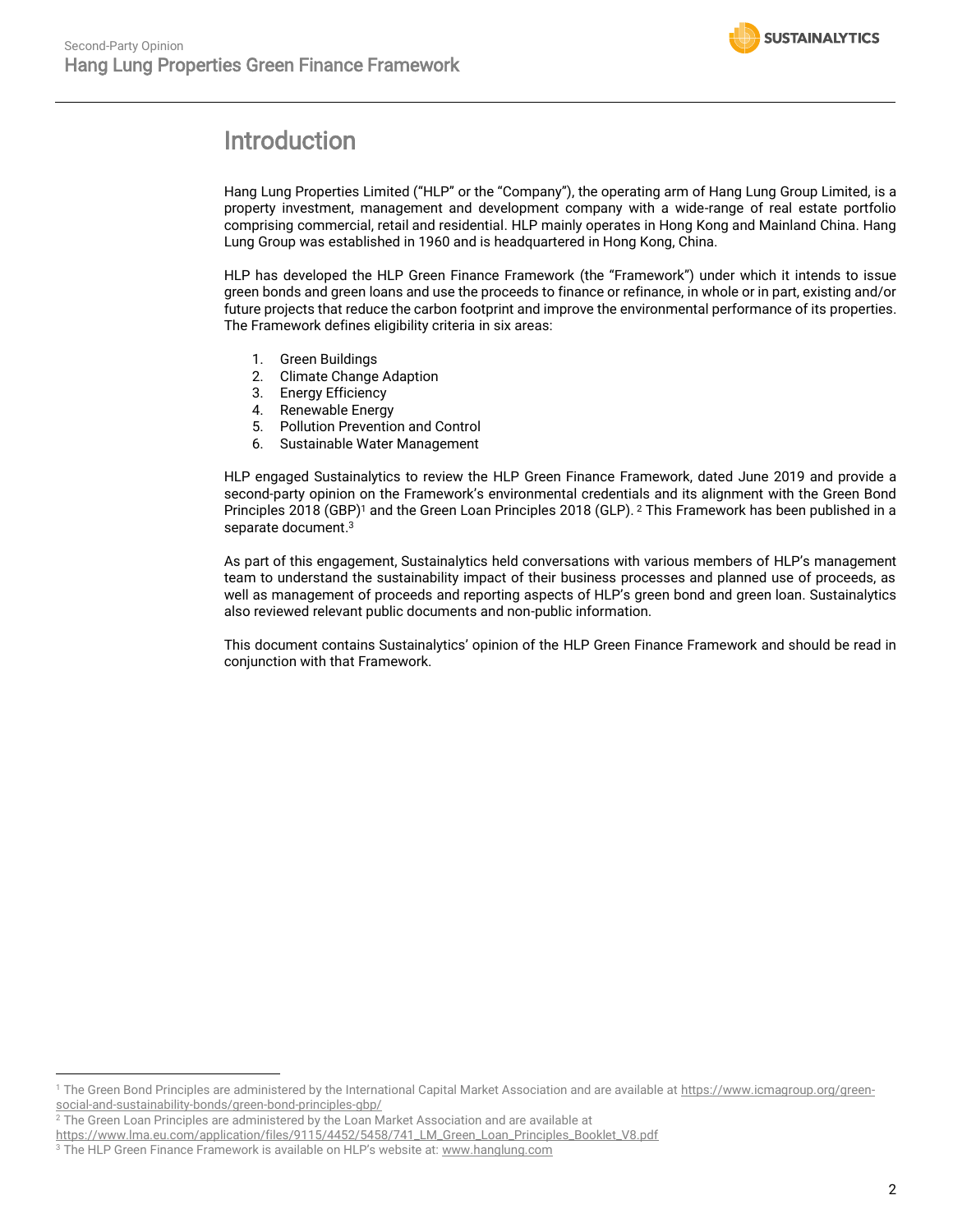# <span id="page-2-0"></span>Sustainalytics' Opinion

## Section 1: Sustainalytics' Opinion on the HLP Green Finance Framework

#### **Summary**

Sustainalytics is of the opinion that the HLP Green Finance Framework is credible and impactful, and aligns with the four core components of the Green Bond Principles 2018 and Green Loan Principles 2018. Sustainalytics highlights the following elements of HLP's green finance framework:

- Use of Proceeds:
	- The eligible use of proceeds categories, proceeds (i) Green Buildings, (ii) Climate Change Adaption, (iii) Energy Efficiency, (iv) Renewable Energy, (v) Pollution Prevention and Control, and (vi) Sustainable Water Management - are recognized by the Green Bond Principles and Green Loan Principles as project categories having positive environmental benefits. Sustainalytics considers that HLP's investments will help to increase the resource efficiency of its properties and promote energy savings in the building sector.
	- HLP intends to use part of the proceeds to finance the construction and/or refurbishment of green buildings using recognized third-party certification standards, LEED Gold or above, BEAM Plus Gold or above, as well as the Chinese Green Building Evaluation Standard (2 Stars or above). Moreover, Hang Lung may seek to obtain an additional certification, next to the green building certification, focused on the well-being of its tenants, WELL Building Standard certification, for some of its buildings already covered by any of the above-mentioned green building standards, demonstrating company's efforts to lead sustainable practices in the real estate market. Sustainalytics has conducted an assessment on the certifications and considers the certification standards to have meaningful environmental benefits (see Appendix 1).
	- HLP commits that energy efficiency measures financed will have a minimum of 10% energy efficiency improvement.
	- HLP's Climate Change Adaption category includes investment in flood gates for properties in China which are prone to flooding risks and conducting climate risk assessment at the design stage to adopt mitigation measures for new projects, aiming to cope effectively with climate change risks.
	- Sustainalytics highlights that HLP excludes investments associated with fossil fuel technologies.
	- Sustainalytics views HLP's two-year look-back period for refinancing activities as aligned with market practices. The company does not intend to report on the portion of financing vs refinancing in their annual reporting.
- Project Evaluation and Selection:
	- HLP has established a two-step project evaluation and selection process: A corporate working group with cross departmental representation from treasury, finance, development and design, project management and sustainability teams will make an initial selection of eligible projects. Afterwards, the projects will be validated and approved by HLP's Sustainability Steering Committee or the Executive Committee. Sustainalytics views HLP's project evaluation and selection process as aligned with market practice.
- Management of Proceeds:
	- The HLP Treasury Team will track the use of proceeds using an internal record containing green bond and loan details, description of eligible projects and the allocation of the use of proceeds. Pending full allocation, the unallocated proceeds will be invested in short term time deposits and investments or used to repay existing borrowings according to the HLP's liquidity guidelines. This process is in line with current market practices.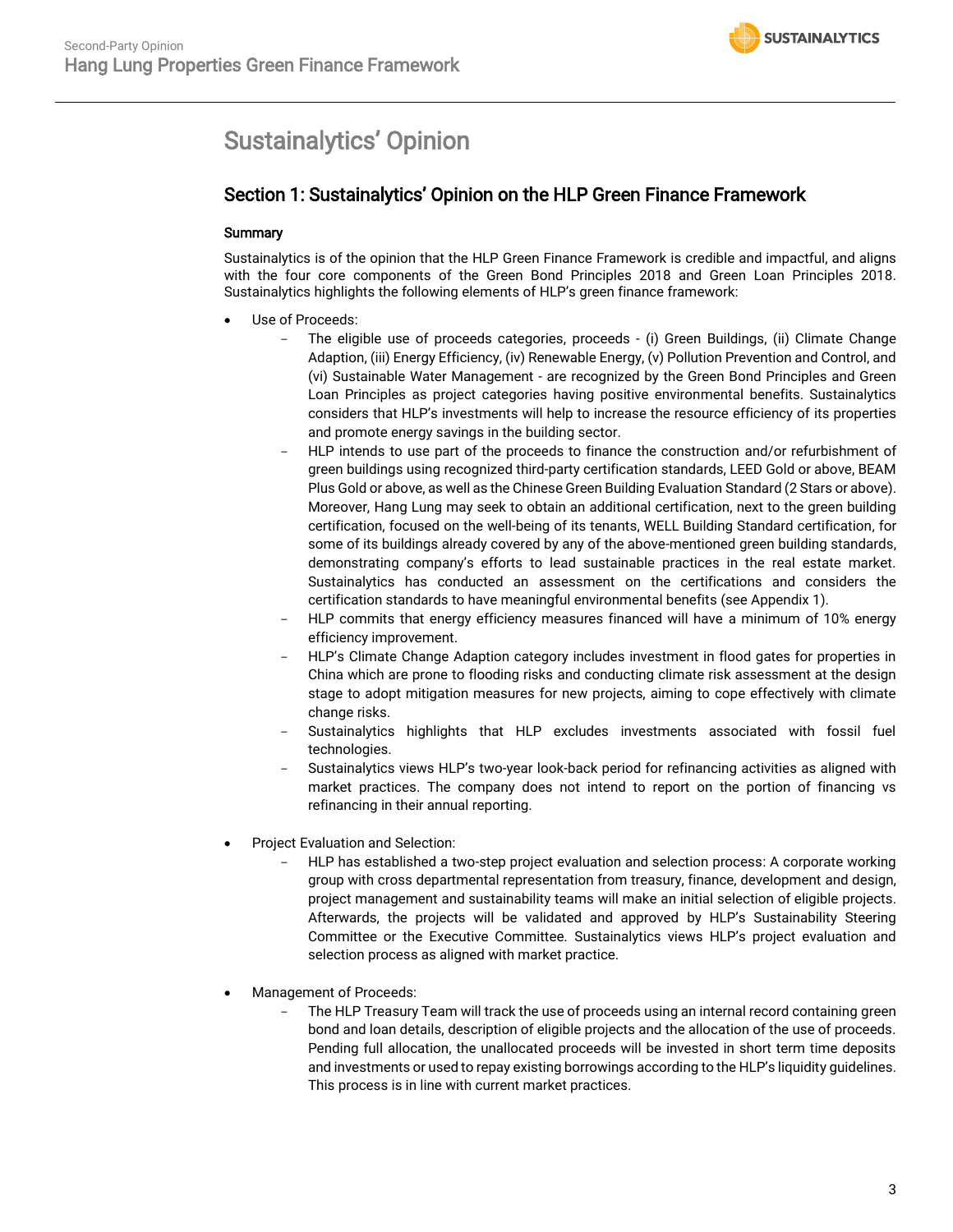- Reporting:
	- HLP commits to report to investors annually on the allocation of proceeds on its website, or as part of HLP's Annual Report or Sustainability Reports. The allocation report will include the list of eligible green projects including allocated amounts as well as the remaining balance of unallocated proceeds.
	- Regarding impact reporting, where feasible, HLP has committed to disclose data on an annual basis including but not limited to relevant impact metrics such as energy consumption reduction (kWh), carbon emissions reduction (tonnes of  $CO<sub>2</sub>e$ ), waste reduction (tonnes), and water consumption reduction  $(m^3)$ . Sustainalytics views the HLP's allocation and impact reporting to be in line with current market practice.
	- Sustainalytics views the HLP's allocation and impact reporting aligned with market practices.

#### Alignment with Green Bond Principles 2018 and Green Loan Principles 2018

Sustainalytics has determined that the HLP's green finance framework aligns to the four core components of the Green Bond Principles 2018 and Green Loan Principles 2018 (December version). For detailed information please refer to Appendix 2: Green Bond/Green Bond Programme External Review Form.

## Section 2: Sustainability Performance and Strategy of the Issuer

#### Contribution of framework to issuer's sustainability performance and strategy

HLP has integrated sustainability practices into its business model and implemented a sustainability governance structure. HLP has committed to promote efficient use of energy, water and waste, and reduce GHG emissions while advancing the company's sustainability strategy through the following efforts:

- HLP took several initiatives for its existing and new properties such as replacement of chillers in 14 buildings, conducting energy audits for 21 buildings, replacement of the sensor water faucets in 15 buildings and adoption of free cooling in shopping malls, <sup>4</sup> indicating the importance that the company has already attributed to sustainability.
- HLP established the Sustainability Steering Committee, directed by board executives, to review sustainability policies, action plans and targets while tracking the Group's sustainability performance and progress. At the execution level, HLP involves each business divisions in transforming the company's sustainability strategies into actions.<sup>5</sup>
- HLP developed a Three-year Action Plan (2015-2017) including environmental action plans such as (i) enhance the energy efficiency of company's buildings, (ii) enhance the overall level of disclosure on environmental data, (ii) formulate and implement the Group-wide Environmental Policy, (iii) develop plans to review the ESG performance of supply chain. 6
- HLP conducted a materiality assessment in 2017, including stakeholder consultation. Energy efficiency was one of the nine material issues regarded as "Critical" and Highly Important" by the company, indicating the importance of investing in energy efficiency technologies and assets for the HLP.<sup>7</sup>
- HLP provides disclosure in its progress of environmental efforts. The company's overall electricity intensity was reduced by 19.4% in 2015 compared to 2010 levels and in its operations in China water consumption was reduced by 12% in 2017 compared to 2016 levels. In 2017, 521,431 kWh of electricity consumption was generated from solar panels. <sup>8</sup>
- HLP has been named as an index factor of the Dow Jones Sustainability Asia Pacific Index in 2017 and obtained a 3-star performance rating and A grade disclosure rating under [Global Real Estate](https://gresb.com/)  [Sustainability Benchmark \(GRESB\)](https://gresb.com/) in 2018. Both indices track the companies' sustainability performance and represent recognised industry standards for sustainability referencing.<sup>9</sup>

 $\overline{a}$ 

<sup>4</sup> HLP Green Performance available at[: https://www.hanglung.com/en-US/sustainability/our-green-buildings/green-buildings](https://www.hanglung.com/en-US/sustainability/our-green-buildings/green-buildings)

<sup>&</sup>lt;sup>5</sup> Hang Lung Properties Sustainability Report 2017 pg. 9 available at:<https://www.hanglung.com/en-US/media-center/publications/sustainability>

<sup>&</sup>lt;sup>6</sup> Hang Lung Properties Sustainability Report 2017 pg. 14-15 available at[: https://www.hanglung.com/en-US/media-center/publications/sustainability](https://www.hanglung.com/en-US/media-center/publications/sustainability)

<sup>&</sup>lt;sup>7</sup> Hang Lung Properties Sustainability Report 2017 pg. 12 available at[: https://www.hanglung.com/en-US/media-center/publications/sustainability](https://www.hanglung.com/en-US/media-center/publications/sustainability)

<sup>&</sup>lt;sup>8</sup> Hang Lung Properties Sustainability Report 2017 pg. 33-34 available at[: https://www.hanglung.com/en-US/media-center/publications/sustainability](https://www.hanglung.com/en-US/media-center/publications/sustainability)

<sup>9</sup> Hang Lung Sustainability Commitment available a[t https://www.hanglung.com/en-US/sustainability/our-commitment](https://www.hanglung.com/en-US/sustainability/our-commitment)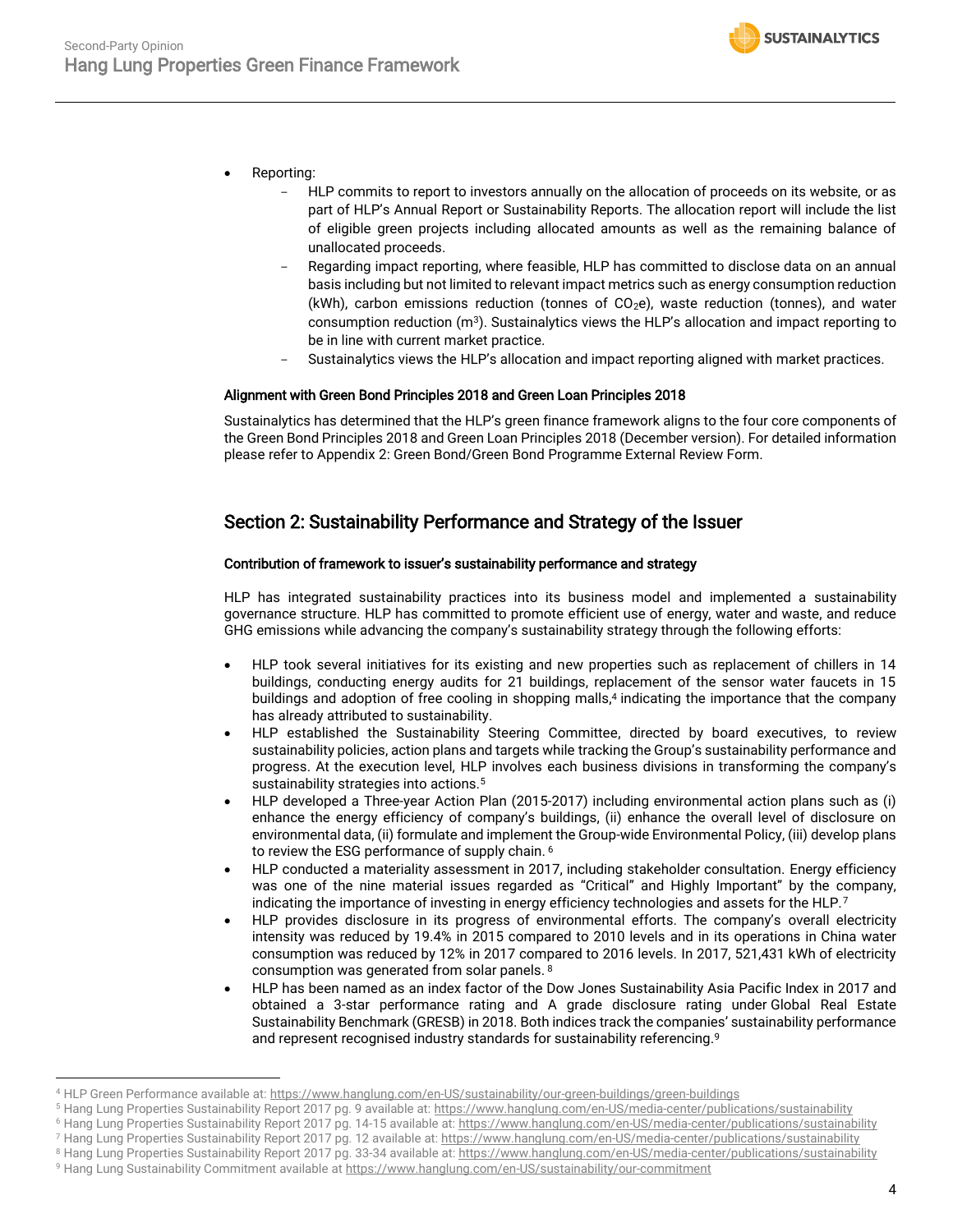

Based on HLP's sustainability practices, strategy, and initiatives, Sustainalytics believes that HLP's Green Finance Framework is aligned with its overall sustainability efforts of HLP and that the eligible projects will help the company advance its sustainability strategy.

#### Well positioned to address common environmental and social risks associated with the projects

While the eligible categories are recognized as impactful by the GBP 2018 and GLP 2018, Sustainalytics also recognizes that the eligible categories might have potential environmental and social risks such as workers' health and safety, biodiversity and ecological risks related to the construction, renovation and deconstruction of large scale infrastructures, as well as community relations risks. Sustainalytics highlights the following measures that HLP has taken to mitigate related risks:

- HLP's Environmental Policy applies to all stages of the company's building life cycle with a focus on environmental protection, sustainable resource use, climate change and biodiversity. According to the policy, HLP aims to conserve biodiversity and natural habitats during the development and construction of buildings while achieving efficient use of resources such as water, soil and construction and demolition waste.<sup>10</sup>
- HLP's Supplier Code of Conduct obliges suppliers to associate with the company's sustainability requirements through regular assessments and annual performance reviews based on suppliers' ESG performance. Poor performers are subject to face exclusion from future tendering and early termination of contract. <sup>11</sup> Moreover, HLP requires its contractors at each site to follow the company's Construction Waste Management Plan for the recovery, handling, transfer and disposal of construction waste while achieving 50% waste diversion rate from landfills and incineration facilities. <sup>12</sup>
- In 2015, HLP integrated the Construction Safety Manual to its safety management system to strengthen its construction site safety performance. To perform beyond the industry regulation, HLP appointed designated safety consultants as an independent party to monitor the safety performance of the company's contractors at key projects in China. Furthermore, HLP provides disclosure in its progress of safety indicators, such as increasing construction safety training hours for contractors by 31% in 2017 against 2016 levels. <sup>13</sup>
- Hong Kong Environmental Impact Assessment (EIA) Ordinance covers designated projects that may have an adverse impact on the environment. Schedule 2 projects must follow the statutory EIA process and require environmental permits for their construction and operation while schedule 3 projects require approved environmental impact assessment reports only.<sup>14</sup>
- According to China's Environmental Impact Assessment Act, companies must perform an environmental risk assessment for all projects (construction, reconstruction, expansion or refurbishment) during the initial phase of project design and feasibility analysis. Moreover, the Chinese Act requires that companies undergo an assessment by an independent and certified environmental impact assessment agency to avoid potential conflict of interest. 15
- HLP confirmed that community consultation is part of its projects in China, which are disclosed in the dedicated EIA reports of the projects. Sustainalytics recommends that HLP conduct community consultations for all large scale development projects throughout the development and construction phase.

Based on the above, Sustainalytics is of the opinion that HLP is adequately positioned to mitigate environmental and social risks commonly associated with its eligible green projects and that in addition, HLP's community consultation processes for projects in China will help the company mitigate related risks. Sustainalytics recommends that HLP further integrate community consultation processes in the design and construction phase of all large infrastructure projects.

 $\overline{a}$ 

<sup>11</sup> Hang Lung Properties Sustainability Report 2017 pg. 29 available at[: https://www.hanglung.com/en-US/media-center/publications/sustainability](https://www.hanglung.com/en-US/media-center/publications/sustainability) <sup>12</sup> Hang Lung Properties Sustainability Report 2017 pg. 35 available at[: https://www.hanglung.com/en-US/media-center/publications/sustainability](https://www.hanglung.com/en-US/media-center/publications/sustainability)

13Hang Lung Properties Sustainability Report 2017 pg. 30 available at[: https://www.hanglung.com/en-US/media-center/publications/sustainability](https://www.hanglung.com/en-US/media-center/publications/sustainability)

<sup>&</sup>lt;sup>10</sup> Hang Lung Group Environmental Policy available at:

[https://www.hanglung.com/CMSPages/GetAzureFile.aspx?path=~\hanglungcorporatesite\media\hanglung\\_media\sustainability%20image\our](https://www.hanglung.com/CMSPages/GetAzureFile.aspx?path=~/hanglungcorporatesite/media/hanglung_media/sustainability%20image/our-commitment/hang_lung_properties_environmental_policy_en.pdf&hash=21edaa59c9a047140ebad97005ae6a0bcea0df696cc138fd6f7b17a3c1370172)[commitment\hang\\_lung\\_properties\\_environmental\\_policy\\_en.pdf&hash=21edaa59c9a047140ebad97005ae6a0bcea0df696cc138fd6f7b17a3c1370172](https://www.hanglung.com/CMSPages/GetAzureFile.aspx?path=~/hanglungcorporatesite/media/hanglung_media/sustainability%20image/our-commitment/hang_lung_properties_environmental_policy_en.pdf&hash=21edaa59c9a047140ebad97005ae6a0bcea0df696cc138fd6f7b17a3c1370172)

<sup>14</sup>Hong Kong Environmental Impact Assessment Ordinanc[e https://www.epd.gov.hk/eia/english/guid/index1.html](https://www.epd.gov.hk/eia/english/guid/index1.html) <sup>15</sup> China's Environmental Impact Assessment Law available at: <http://www.waizi.org.cn/law/11686.html>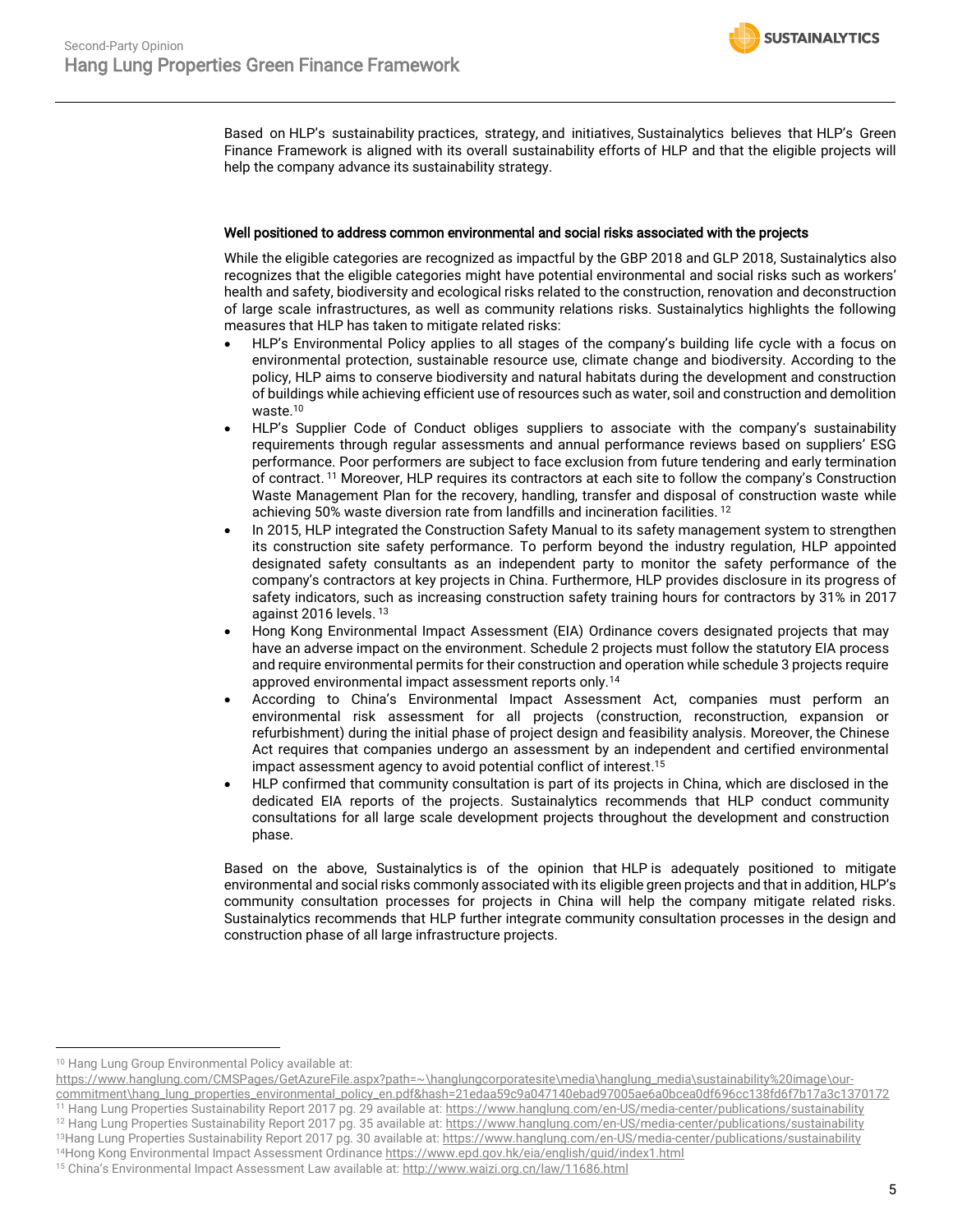## Section 3: Impact of Use of Proceeds

All six use of proceeds categories are recognized as impactful by GBP and GLP. Sustainalytics has focused on three below where the impact is specifically relevant in local context.

#### Importance of green buildings towards achieving energy efficiency targets in Hong Kong and mainland China

The building sector is a substantial contributor to both energy use and total  $CO<sub>2</sub>$  emissions, contributing nearly 60% of GHG emissions<sup>16</sup> and 90% of the electricity consumption<sup>17</sup> in Hong Kong. In response to the urgent need to lower buildings' energy consumption by performing energy efficient upgrades, the government implemented actions and programmes, such as the Buildings Energy Efficiency Ordinance and launched partnerships with major commercial and institutional buildings owners.<sup>18</sup> Moreover, Hong Kong committed to lowering its carbon intensity by 50-60% from the 2005 level by 2020, <sup>19</sup> and 65% to 70% by 2030 compared to 2005 levels.<sup>20</sup>

In addition, in mainland China, the building sector is estimated to contribute between 17.7% and 20.3% of energy consumption.<sup>21</sup> The government's National New-Type Urbanization Plan (2014 – 2020) includes targeting 50% of all new buildings constructed by 2020 to be certified to green building standards<sup>22</sup> which is expected to foster the country's green building sector from [5 to 28 percent by 2030.](http://www.ifc.org/wps/wcm/connect/51183b2d-c82e-443e-bb9b-68d9572dd48d/3503-IFC-Climate_Investment_Opportunity-Report-Dec-FINAL.pdf?MOD=AJPERES) <sup>23</sup> Furthermore, the country committed to a 60- 65% carbon intensity reduction by 2030, compared to 2005 levels under the Paris Agreement.<sup>24</sup>

HLP intends to use part of the proceeds to construct and/or renovate buildings, aiming to improve energy efficiency and reduce energy consumption of the buildings, through using third-party certification schemes such as LEED, BEAM and China Green Building Evaluation Standard. Sustainalytics is of the opinion that HLP's green buildings with a focus on efficiency improvement has the potential to contribute to energy-related goals while leading significant environmental benefits in Hong Kong and China.

#### Importance of fostering sustainable water management strategies in Hong Kong and mainland China

Hong Kong's annual consumption of water per capita is 135 m3, <sup>25</sup> making it one of the highest water consumers per capita compared to other advanced countries such as Germany, France, Denmark, or Netherlands. <sup>26</sup> Analysed by usage, 54% of Hong Kong's water is used by residential sector, followed by the service sector (25%) and use of fresh water for toilet flushing (8%),<sup>27</sup> highlighting the need of sustainable water management, especially for domestic and commercial use. In 2008, the government adopted the Total Water Management strategy to increase the efficiency of water demand and supply through key initiatives such as (i) promoting use of water saving devices, (ii) enhancing water leakage control and application of new technologies to improve pressure management and detection of leakage, and (iii) actively considering water reclamation (including reuse of grey water and rainwater harvesting). 28

With regards to China's rapid development of the economy and the growth of population, sustainable water management has become a vital challenge.<sup>29</sup> According to 2017 figures, China covers almost 20% of the

 $\overline{a}$ 

[\\_The\\_New\\_Era\\_of\\_Green\\_Buildings\\_in\\_China\\_July\\_2015.pdf](http://greeninitiatives.cn/img/white_papers/1441531986096China_Major_Report_-_The_New_Era_of_Green_Buildings_in_China_July_2015.pdf)

<sup>25</sup> Annual Water Consumption Per Capita in Hong Kong available at:

<sup>&</sup>lt;sup>16</sup> A study of electricity use performance of Hong Kong office tenants available at: [http://www.i-](http://www.i-asem.org/publication_conf/anbre13/T4D.2.ER661_391F.pdf)

[asem.org/publication\\_conf/anbre13/T4D.2.ER661\\_391F.pdf](http://www.i-asem.org/publication_conf/anbre13/T4D.2.ER661_391F.pdf)

<sup>&</sup>lt;sup>17</sup> Energy Management in Government Buildings of Hong Kong available at:

<https://www.emsd.gov.hk/filemanager/conferencepaper/en/upload/60/cnfrnc-paper-20150705-09-2.pdf>

<sup>18</sup> Government of Hong Kong Climate Change available at:<https://www.gov.hk/en/residents/environment/global/climate.htm>

<sup>&</sup>lt;sup>19</sup> Hong Kong Climate Change Report 2015 available at[: https://www.enb.gov.hk/sites/default/files/pdf/ClimateChangeEng.pdf](https://www.enb.gov.hk/sites/default/files/pdf/ClimateChangeEng.pdf)

<sup>&</sup>lt;sup>20</sup> Government of Hong Kong Climate Change available at:<https://www.gov.hk/en/residents/environment/global/climate.htm>

<sup>&</sup>lt;sup>21</sup> China's Energy Consumption in the Building Sector available at: <https://www.sciencedirect.com/science/article/pii/S0959652618306152>

<sup>&</sup>lt;sup>22</sup> The New Era of Green Buildings in Chin[a http://greeninitiatives.cn/img/white\\_papers/1441531986096China\\_Major\\_Report\\_-](http://greeninitiatives.cn/img/white_papers/1441531986096China_Major_Report_-_The_New_Era_of_Green_Buildings_in_China_July_2015.pdf)

<sup>&</sup>lt;sup>23</sup> Climate Investment Opportunities in Emerging Markets available at[: https://www.ifc.org/wps/wcm/connect/51183b2d-c82e-443e-bb9b-](https://www.ifc.org/wps/wcm/connect/51183b2d-c82e-443e-bb9b-68d9572dd48d/3503-IFC-Climate_Investment_Opportunity-Report-Dec-FINAL.pdf?MOD=AJPERES)[68d9572dd48d/3503-IFC-Climate\\_Investment\\_Opportunity-Report-Dec-FINAL.pdf?MOD=AJPERES](https://www.ifc.org/wps/wcm/connect/51183b2d-c82e-443e-bb9b-68d9572dd48d/3503-IFC-Climate_Investment_Opportunity-Report-Dec-FINAL.pdf?MOD=AJPERES)

<sup>&</sup>lt;sup>24</sup> China Climate Action Pledges and Targets[: https://climateactiontracker.org/countries/china/pledges-and-targets/](https://climateactiontracker.org/countries/china/pledges-and-targets/)

[https://www.wsd.gov.hk/filemanager/common/annual\\_report/2016\\_17/common/pdf/15\\_appendices.pdf](https://www.wsd.gov.hk/filemanager/common/annual_report/2016_17/common/pdf/15_appendices.pdf)

<sup>&</sup>lt;sup>26</sup> Abstraction per Capita available at[: http://waterstatistics.iwa-network.org/graph/3](http://waterstatistics.iwa-network.org/graph/3)

<sup>&</sup>lt;sup>27</sup> Hong Kong Water Consumption and Supply available at: [https://www.legco.gov.hk/research-publications/english/1718issh08-water-consumption](https://www.legco.gov.hk/research-publications/english/1718issh08-water-consumption-and-supply-20171220-e.pdf)[and-supply-20171220-e.pdf](https://www.legco.gov.hk/research-publications/english/1718issh08-water-consumption-and-supply-20171220-e.pdf)

<sup>&</sup>lt;sup>28</sup> Total Water Management in Hong Kong available at[: https://www.wsd.gov.hk/filemanager/en/content\\_1171/TWM.pdf](https://www.wsd.gov.hk/filemanager/en/content_1171/TWM.pdf)

<sup>29</sup> Sustainable Water Resource Management in China: A Great Challenge, Z.X. Xu and J.Y. Li, 14 August 2010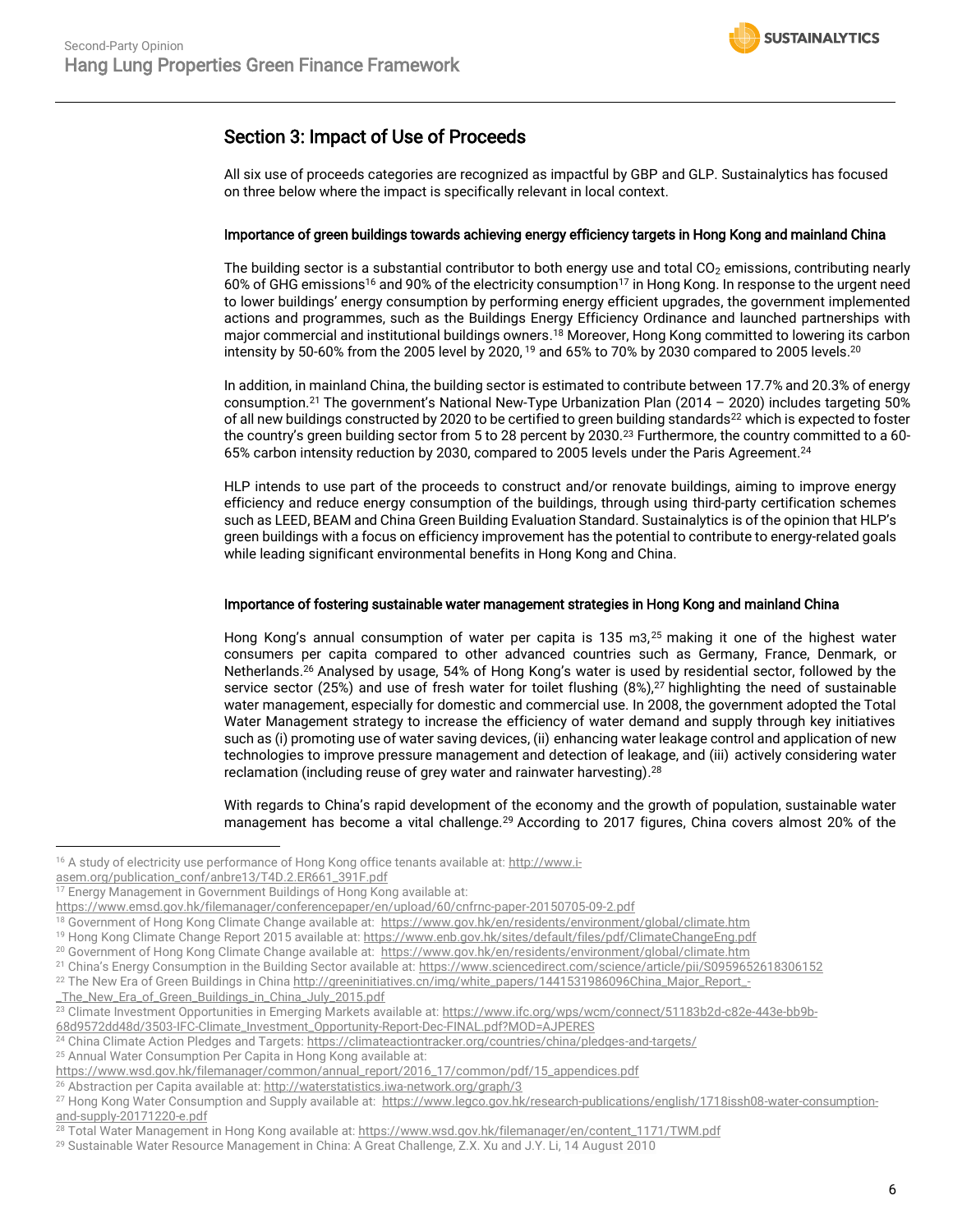world's population with only 6% of the world's fresh water reserves.<sup>30</sup> . 70% of China's rivers and lakes are polluted<sup>31</sup>, 65% lakes were identified to be atrophied.<sup>32</sup> China is experiencing an urgent challenge as water resources begin to constrain the nation's economic and social development.<sup>33</sup> To confront with effects of long-term sustainable water management, China has implemented several plans for water resource management in the current 13<sup>th</sup> Five Year Environmental Protection Plan (2016-2020) such as (i) unit-based management of water resource quality, (ii) protection of good-quality water bodies, (iii) improving polluted urban water bodies, and (vi) improving water quality of river mouth and near-shore areas.<sup>34</sup>

Sustainalytics is of the opinion that HLP's use of proceeds for sustainable water management is impactful and contribute to Hong Kong and mainland China's water management targets through improving efficiency while promoting water savings.

#### Importance of waste reduction and recycling in Hong Kong and mainland China

Since Hong-Kong is a service-based city where activities mainly take place in buildings, waste management is one of the significant environmental challenges for the city.<sup>35</sup> Domestic use generates the largest portion of the country's total solid waste, accounting for 41%, followed by the commercial waste (28%) and construction waste (27%).<sup>36</sup> According to the Environmental Protection Department, the daily amount of waste produced was recorded at its highest level (1.45kg per capita) in 2017 while only 32% of solid waste was recycled.<sup>37</sup> With the continued growth in waste levels, Hong Kong is expected to exhaust its existing landfills by 2020 if waste levels continue to increase at current levels. <sup>38</sup> In 2013, the Hong Kong Government adopted the Blueprint for Sustainable Use of Resources (2013-2022), aiming to reduce the Municipal Solid Waste (MSW) disposal rate by 40% on a per capita basis by 2021 by expanding recycling, levying duties on waste and improving waste-related infrastructure.<sup>39</sup>

China is world's largest waste generator today, accounting for 27% of global and 70% of regional MSW generation.<sup>40</sup> According to World Bank, as China continues its rapid pace of urbanization and development, it is expected to produce twice as much MSW as the USA in 2030.<sup>41</sup> Moreover, much of the country's waste is poured into landfills and rivers, fostering significant environmental risks.<sup>42</sup> China's 13<sup>th</sup> Five-Year Plan (2016-2022) comprises a set of environmental targets focusing on waste management strategies such as (i) construction of an additional 50 industrial centers that utilize industrial waste (ii) resource management in industrial parks and waste trading (iii) construction of resource recycling demonstration centers (iv) control and treatment of household waste.<sup>43</sup>

Based on above, Sustainalytics is of the opinion that HLP's eligible green projects focusing on waste reduction and recycling, will deliver a positive contribution to Hong Kong and mainland China's waste reduction efforts.

 $\overline{a}$ 

37 Amount of waste produces in Hong Kong available at[: https://www.hongkongfp.com/2018/12/28/amount-waste-produced-hong-kong-20-year-high](https://www.hongkongfp.com/2018/12/28/amount-waste-produced-hong-kong-20-year-high-govt-misses-target/)[govt-misses-target/](https://www.hongkongfp.com/2018/12/28/amount-waste-produced-hong-kong-20-year-high-govt-misses-target/)

<sup>&</sup>lt;sup>30</sup> Water Resources in China, Ministry of Water Resources <u>http://www.mwr.gov.cn/english/mainsubjects/201604/P020160406508110938538.pdf</u>

<sup>&</sup>lt;sup>31</sup> To determine pollution levels, China measures phosphorus and ammonium nitrate concentrations as well as chemical oxygen demand

<sup>&</sup>lt;sup>32</sup> Eco-Complexity and Sustainability in China's Water Management, Rusong Wang, Feng Li, 2008

<sup>33</sup> https://chinadialogue-production.s3.amazonaws.com/uploads/content/file\_en/10608/China\_s\_looming\_water\_crisis\_v.2\_1\_pdf

<sup>34</sup> <http://www.chinawaterrisk.org/notices/chinas-13th-five-year-plan-2016-2020/>

<sup>&</sup>lt;sup>35</sup> Effectiveness of Hong Kong's construction and demolition waster charging scheme available at:

[http://www.undergraduatelibrary.org/system/files/effectiveness\\_of\\_hong\\_kongs\\_construction\\_and\\_demolition\\_waste\\_charging\\_scheme\\_1.pdf](http://www.undergraduatelibrary.org/system/files/effectiveness_of_hong_kongs_construction_and_demolition_waste_charging_scheme_1.pdf) <sup>36</sup> Hong Kong Waste Treatment and Disposal Statistics available at[: https://www.epd.gov.hk/epd/english/environmentinhk/waste/data/stat\\_treat.html](https://www.epd.gov.hk/epd/english/environmentinhk/waste/data/stat_treat.html)

<sup>38</sup> An Overview on Challenges for Waste Reduction and Management in Hong Kong available at:

[https://www.epd.gov.hk/epd/english/environmentinhk/waste/waste\\_maincontent.html](https://www.epd.gov.hk/epd/english/environmentinhk/waste/waste_maincontent.html)

<sup>39</sup> Hong Kong Waste Plan 2013-2022 available at[: https://www.enb.gov.hk/en/files/WastePlan-E.pdf](https://www.enb.gov.hk/en/files/WastePlan-E.pdf)

<sup>40</sup> UBS Waste Management and Recycling available at[: https://www.ubs.com/content/dam/WealthManagementAmericas/documents/lti-waste](https://www.ubs.com/content/dam/WealthManagementAmericas/documents/lti-waste-management-and-recycling-2017-02-27.pdf)[management-and-recycling-2017-02-27.pdf](https://www.ubs.com/content/dam/WealthManagementAmericas/documents/lti-waste-management-and-recycling-2017-02-27.pdf)

<sup>41</sup> A Global Review of Solid Waste Management available at[: http://documents.worldbank.org/curated/en/302341468126264791/pdf/68135-REVISED-](http://documents.worldbank.org/curated/en/302341468126264791/pdf/68135-REVISED-What-a-Waste-2012-Final-updated.pdf)[What-a-Waste-2012-Final-updated.pdf](http://documents.worldbank.org/curated/en/302341468126264791/pdf/68135-REVISED-What-a-Waste-2012-Final-updated.pdf)

<sup>42</sup> World Economic Forum's article available at: [https://www.weforum.org/agenda/2018/12/no-chopsticks-with-my-takeaway-how-china-is-tackling-food](https://www.weforum.org/agenda/2018/12/no-chopsticks-with-my-takeaway-how-china-is-tackling-food-waste-with-digital-innovation/)[waste-with-digital-innovation/](https://www.weforum.org/agenda/2018/12/no-chopsticks-with-my-takeaway-how-china-is-tackling-food-waste-with-digital-innovation/)

<sup>43</sup> China the 13<sup>th</sup> Five-Year Plan available at[: http://en.ndrc.gov.cn/newsrelease/201612/P020161207645765233498.pdf](http://en.ndrc.gov.cn/newsrelease/201612/P020161207645765233498.pdf)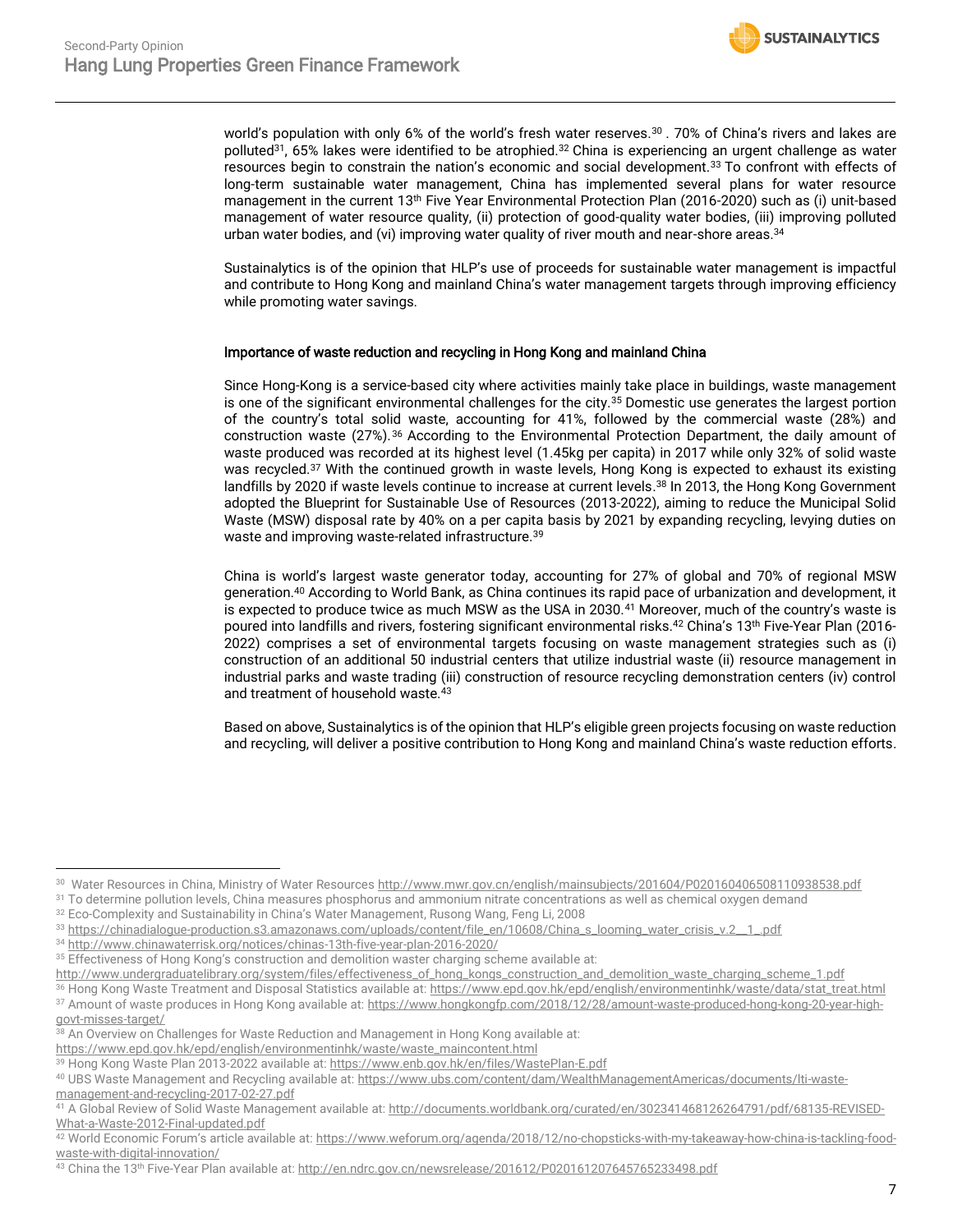

#### Alignment with/contribution to SDGs

The Sustainable Development Goals (SDGs) were set in September 2015 and form an agenda for achieving sustainable development by the year 2030. This green bond advances the following SDG goals and targets:

| Use of Proceeds Category            | <b>SDG</b>                                                         | <b>SDG target</b>                                                                                                                                                                                                                                                                                                            |
|-------------------------------------|--------------------------------------------------------------------|------------------------------------------------------------------------------------------------------------------------------------------------------------------------------------------------------------------------------------------------------------------------------------------------------------------------------|
| Green Buildings                     | 9. Industry,<br>Innovation<br>and<br>Infrastructure                | 9.4 By 2030, upgrade infrastructure and retrofit industries to<br>make them sustainable, with increased resource-use<br>efficiency and greater adoption of clean and environmentally<br>sound technologies and industrial processes, with all<br>countries taking action in accordance with their respective<br>capabilities |
|                                     | 11.<br>Sustainable<br>Cities and<br>Communities                    | 11.6 By 2030, reduce the adverse per capita environmental<br>impact of cities, including by paying special attention to air<br>quality and municipal and other waste management                                                                                                                                              |
| Renewable Energy                    | 7. Affordable<br>and Clean<br>Energy                               | 7.2 By 2030, increase substantially the share of renewable<br>energy in the global energy mix                                                                                                                                                                                                                                |
| <b>Energy Efficiency</b>            | 7. Affordable<br>and Clean<br>Energy                               | 7.3 By 2030, double the global rate of improvement in energy<br>efficiency                                                                                                                                                                                                                                                   |
| Pollution Prevention and<br>Control | 12 <sub>1</sub><br>Responsible<br>Consumption<br>and<br>Production | 12.5 By 2030, substantially reduce waste generation through<br>prevention, reduction, recycling and reuse                                                                                                                                                                                                                    |
| Sustainable Water<br>Management     | 6. Clean<br>Water and<br>Sanitation                                | 6.4 By 2030, substantially increase water-use efficiency<br>across all sectors and ensure sustainable withdrawals and<br>supply of freshwater to address water scarcity<br>and<br>substantially reduce the number of people suffering from<br>water scarcity                                                                 |

## **Conclusion**

HLP has developed the HLP Green Finance Framework under which it intends to issue green bonds and green loans and use the proceeds to finance or refinance building projects that improve the carbon footprint and environmental performance of its properties. The Framework defines eligibility criteria in six areas, (i) Green Buildings, (ii) Climate Change Adaption, (iii) Energy Efficiency, (iv) Renewable Energy, (v) Pollution Prevention and Control, and (vi) Sustainable Water Management. Sustainalytics considers the use of proceeds to be impactful and highlights that HLP uses credible third-party certification schemes for its green building criteria.

HLP's processes for project selection and evaluation, projects management and reporting are aligned with market practice. Based on the above Sustainalytics considers the HLP Green Finance Framework to be credible, robust and impactful, and aligned with the GBP and GLP.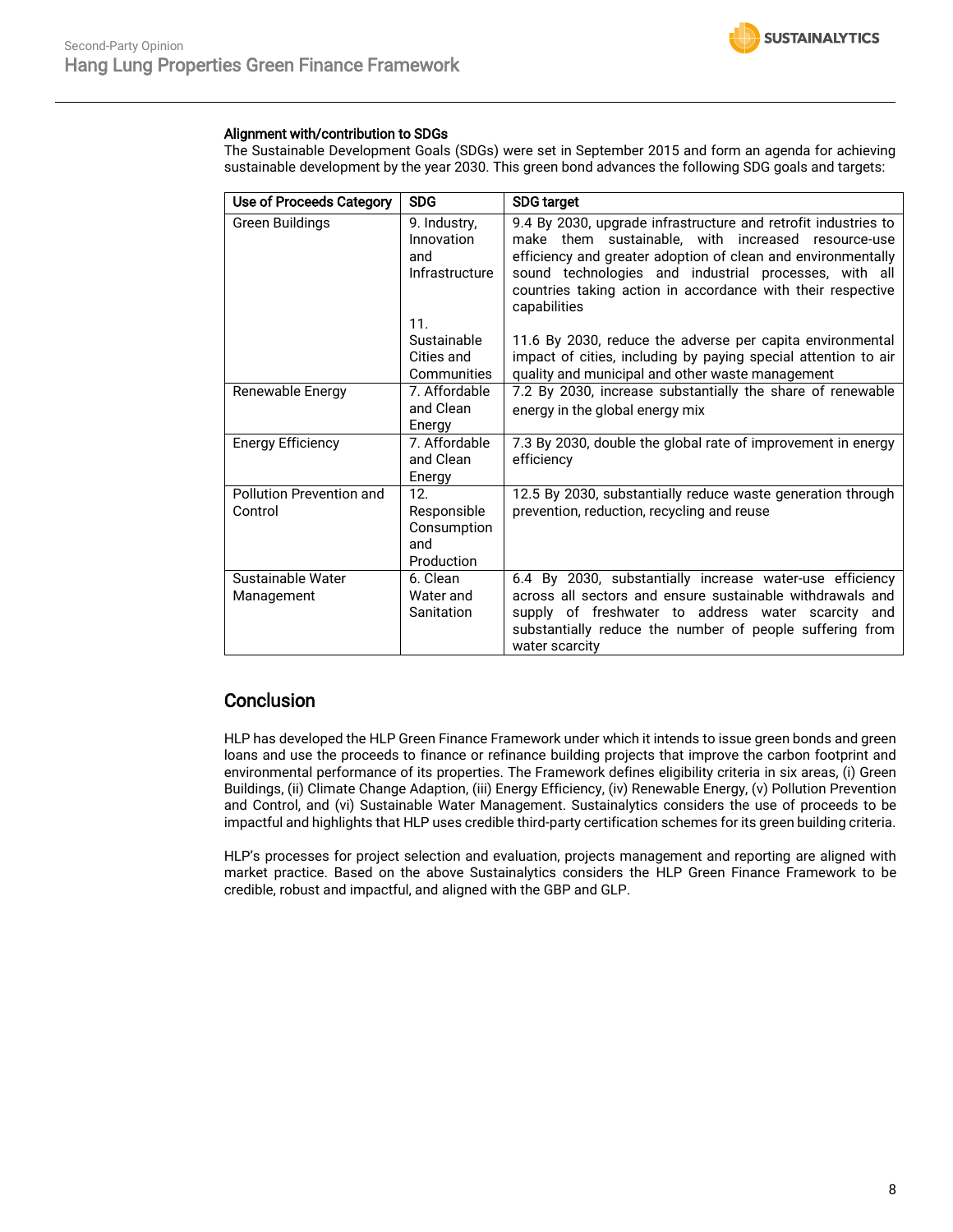# <span id="page-8-0"></span>Appendices

## Appendix 1: Overview of Real Estate Certification Schemes

|                                                                            | LEED <sup>44</sup>                                                                                                                                                                                                                                                                                                                                    | <b>BEAM Plus45</b>                                                                                                                                                                                                                                                                                                                                                                                                                                                                                                                                                                                 | <b>WELL Building Standard</b>                                                                                                                                                                                                                                                                                                                                                                                                                                                                                                                                |
|----------------------------------------------------------------------------|-------------------------------------------------------------------------------------------------------------------------------------------------------------------------------------------------------------------------------------------------------------------------------------------------------------------------------------------------------|----------------------------------------------------------------------------------------------------------------------------------------------------------------------------------------------------------------------------------------------------------------------------------------------------------------------------------------------------------------------------------------------------------------------------------------------------------------------------------------------------------------------------------------------------------------------------------------------------|--------------------------------------------------------------------------------------------------------------------------------------------------------------------------------------------------------------------------------------------------------------------------------------------------------------------------------------------------------------------------------------------------------------------------------------------------------------------------------------------------------------------------------------------------------------|
| Background                                                                 | Leadership in Energy and<br><b>Environmental Design</b><br>(LEED) is a US<br>Certification System for<br>residential and<br>commercial buildings<br>used worldwide. LEED<br>was developed by the<br>non-profit U.S. Green<br><b>Building Council (USGBC)</b><br>and covers the design,<br>construction,<br>maintenance and<br>operation of buildings. | <b>BEAM Society Limited (BSL)</b><br>developed the Building<br><b>Environmental Assessment</b><br>Method ("BEAM"), namely<br>the BEAM Plus assessment -<br>a green building assessment<br>tool tailormade for the high-<br>rise, high density-built<br>environment of sub-tropical<br>climate in Hong Kong. BEAM<br>Plus assessment is Hong<br>Kong's leading initiative to<br>offer assessments of<br>building sustainability<br>performance, with the Hong<br>Kong Green Building Council<br>being its certification body.                                                                       | <b>WELL Building Standard</b><br>("WELL") is a building<br>certification issued by the<br><b>International WELL</b><br>Building Institute (IWBI);<br>Comprehensive, third-party<br>verified standard targeting<br>the commercial and<br>institutional office<br>buildings. The WELL<br>standards measure the<br>health, well-being,<br>productivity and the<br>happiness of building<br>occupants. In 2018, the<br><b>WELL standard was</b><br>updated to WELL V2,<br>which makes some<br>changes to the<br>requirements and scoring<br>compared to WELL V1. |
| <b>Certification</b><br><b>Levels</b>                                      | Certified<br>Silver<br>Gold<br>Platinum                                                                                                                                                                                                                                                                                                               | <b>Bronze</b><br>Silver<br>Gold<br>Platinum                                                                                                                                                                                                                                                                                                                                                                                                                                                                                                                                                        | Core (V2 Only)<br>Silver<br>Gold<br>Platinum                                                                                                                                                                                                                                                                                                                                                                                                                                                                                                                 |
| Areas of<br>Assessment:<br>Environmental<br>Performance of<br>the Building | Energy and<br>$\bullet$<br>atmosphere<br><b>Sustainable Sites</b><br>$\bullet$<br>Location and<br>$\bullet$<br>Transportation<br>Materials and<br>$\bullet$<br>resources<br>Water efficiency<br>$\bullet$<br>Indoor<br>$\bullet$<br>environmental<br>quality Innovation in<br>Design Regional<br>Priority                                             | Site Aspects (location<br>$\bullet$<br>and design of building,<br>emissions from the site,<br>site management)<br><b>Materials Aspects</b><br>$\bullet$<br>(selection of materials,<br>efficient use of materials,<br>waste disposal and<br>recycling)<br>Energy Use (annual<br>$\bullet$<br>$CO2$ eq emissions or<br>energy use, energy<br>efficient systems and<br>equipment, energy<br>management)<br>$\bullet$<br>Water Use (water quality,<br>water conservation,<br>effluent discharges)<br><b>Indoor Environmental</b><br>$\bullet$<br>Quality<br>Innovations and<br>$\bullet$<br>additions | V <sub>1</sub><br>$\bullet$ Air<br>• Water<br>• Nourishment<br>$\bullet$ Light<br>• Fitness<br>• Comfort<br>• Mind<br>V <sub>2</sub><br>$\bullet$ Air<br>• Water<br>Nourishment<br>Light<br>• Movement<br>Thermal comfort<br>Sound<br>$\bullet$<br>Materials<br>$\bullet$<br>Mind<br>$\bullet$<br>Community<br>$\bullet$                                                                                                                                                                                                                                     |
| Requirements                                                               | Prerequisites<br>(independent of level of<br>certification) + Credits                                                                                                                                                                                                                                                                                 | Prerequisites for each<br>performance area + Credits<br>with associated points                                                                                                                                                                                                                                                                                                                                                                                                                                                                                                                     | V <sub>1</sub><br>The building has to meet a<br>minimum of 5                                                                                                                                                                                                                                                                                                                                                                                                                                                                                                 |

 $\overline{a}$ <sup>44</sup> <https://new.usgbc.org/leed>

<sup>45</sup> https://www.hkgbc.org.hk/eng/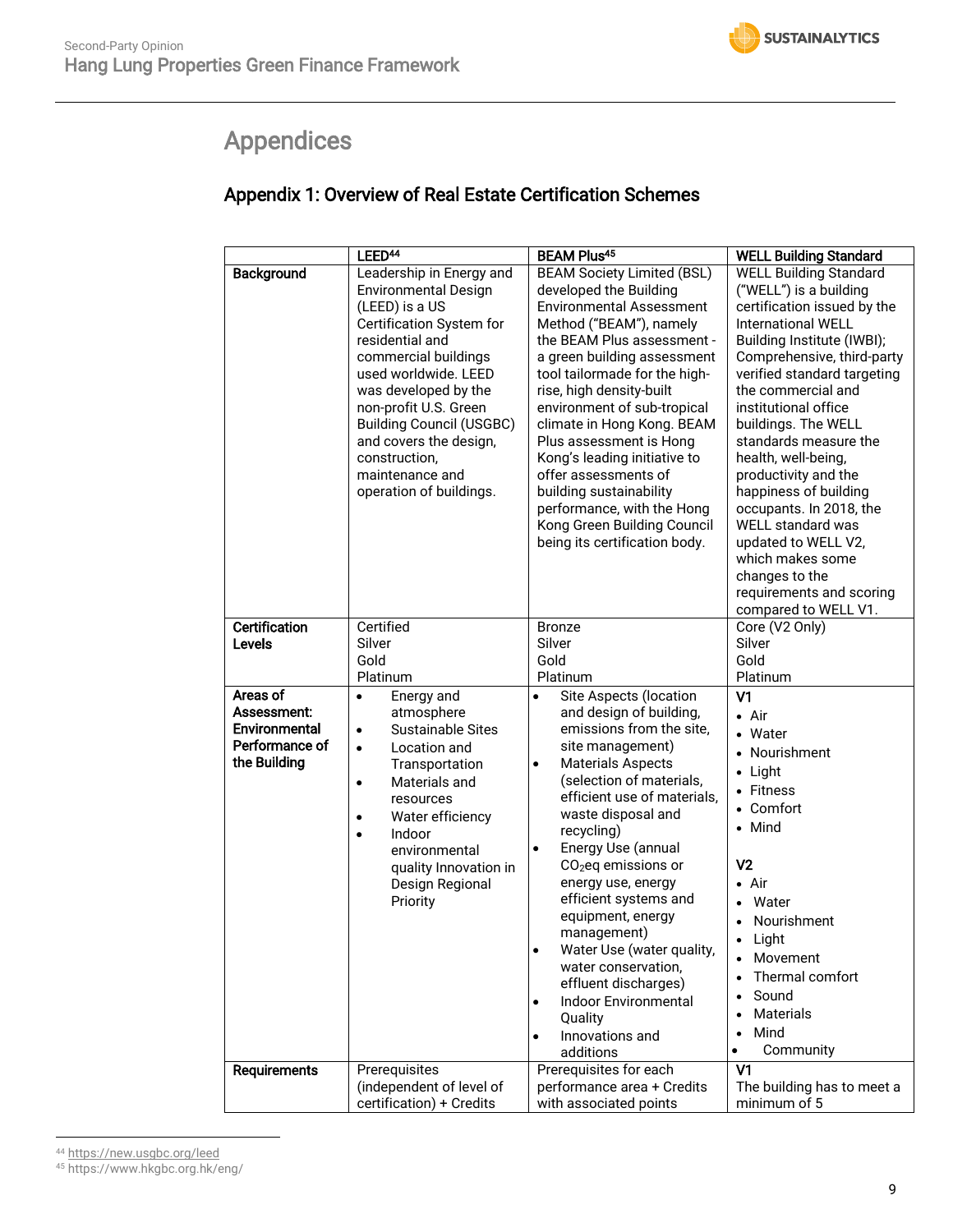

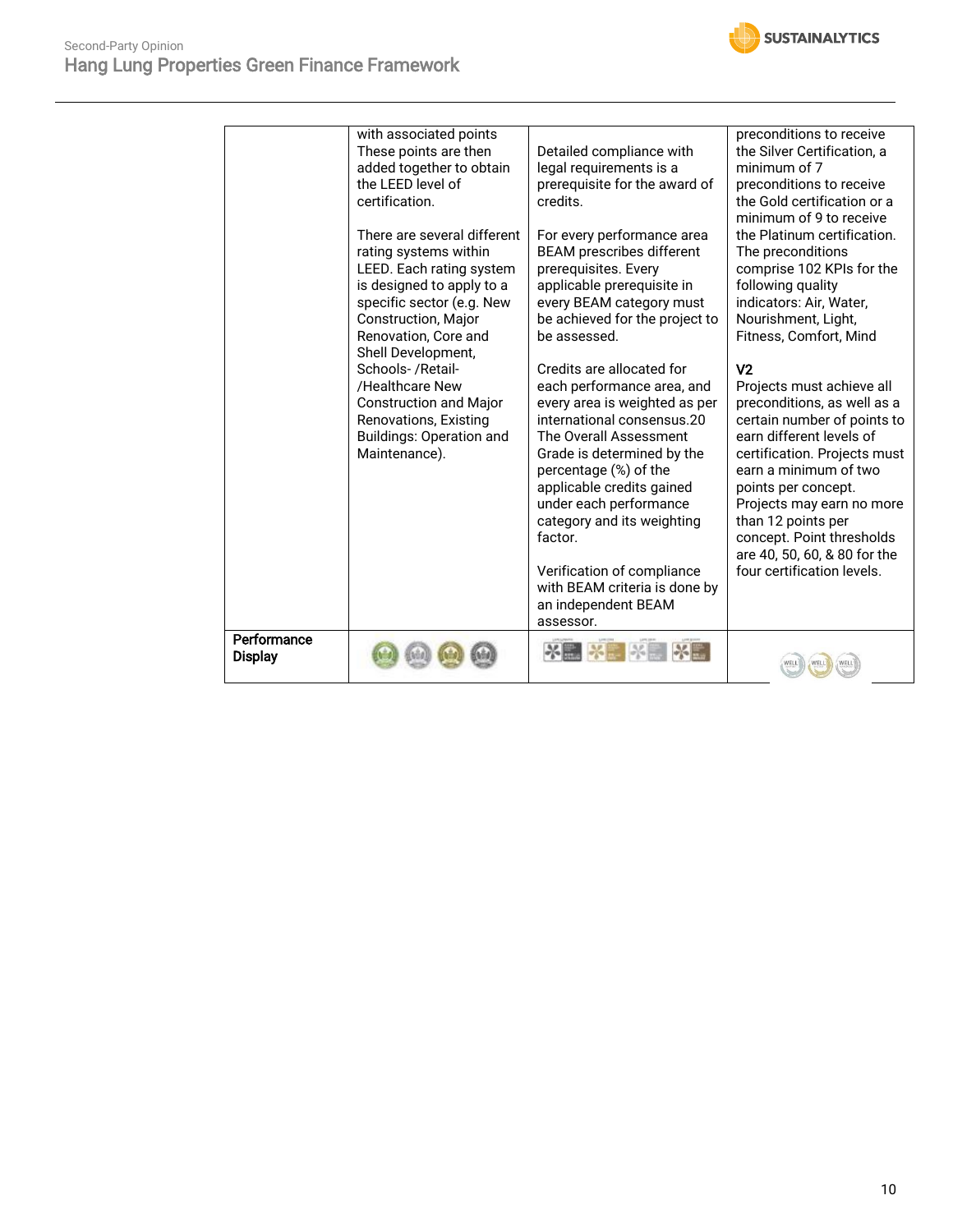

## Appendix 2: Green Bond / Green Bond Programme - External Review Form Section 1. Basic Information

| Issuer name:                                                                                                                               | Hang Lung Properties Limited   |
|--------------------------------------------------------------------------------------------------------------------------------------------|--------------------------------|
| Green Bond ISIN or Issuer Green Bond Framework<br>Name, if applicable: [specify as appropriate]                                            | Hang Lung Green Bond Framework |
| <b>Review provider's name:</b> Sustainalytics                                                                                              |                                |
| Completion date of this form:                                                                                                              | June 2019.                     |
| Publication date of review publication: [where<br>appropriate, specify if it is an update and add<br>reference to earlier relevant review] |                                |

## Section 2. Review overview

#### SCOPE OF REVIEW

The following may be used or adapted, where appropriate, to summarise the scope of the review.

The review assessed the following elements and confirmed their alignment with the GBPs:

☒ Use of Proceeds ☒ Process for Project Evaluation and Selection **⊠** Management of Proceeds **Ⅱ I Reporting** 

#### ROLE(S) OF REVIEW PROVIDER

- **⊠** Consultancy (incl. 2<sup>nd</sup> opinion) □ □ Certification
- ☐ Verification ☐ Rating
- □ Other (please specify):

Note: In case of multiple reviews / different providers, please provide separate forms for each review.

#### EXECUTIVE SUMMARY OF REVIEW and/or LINK TO FULL REVIEW (if applicable)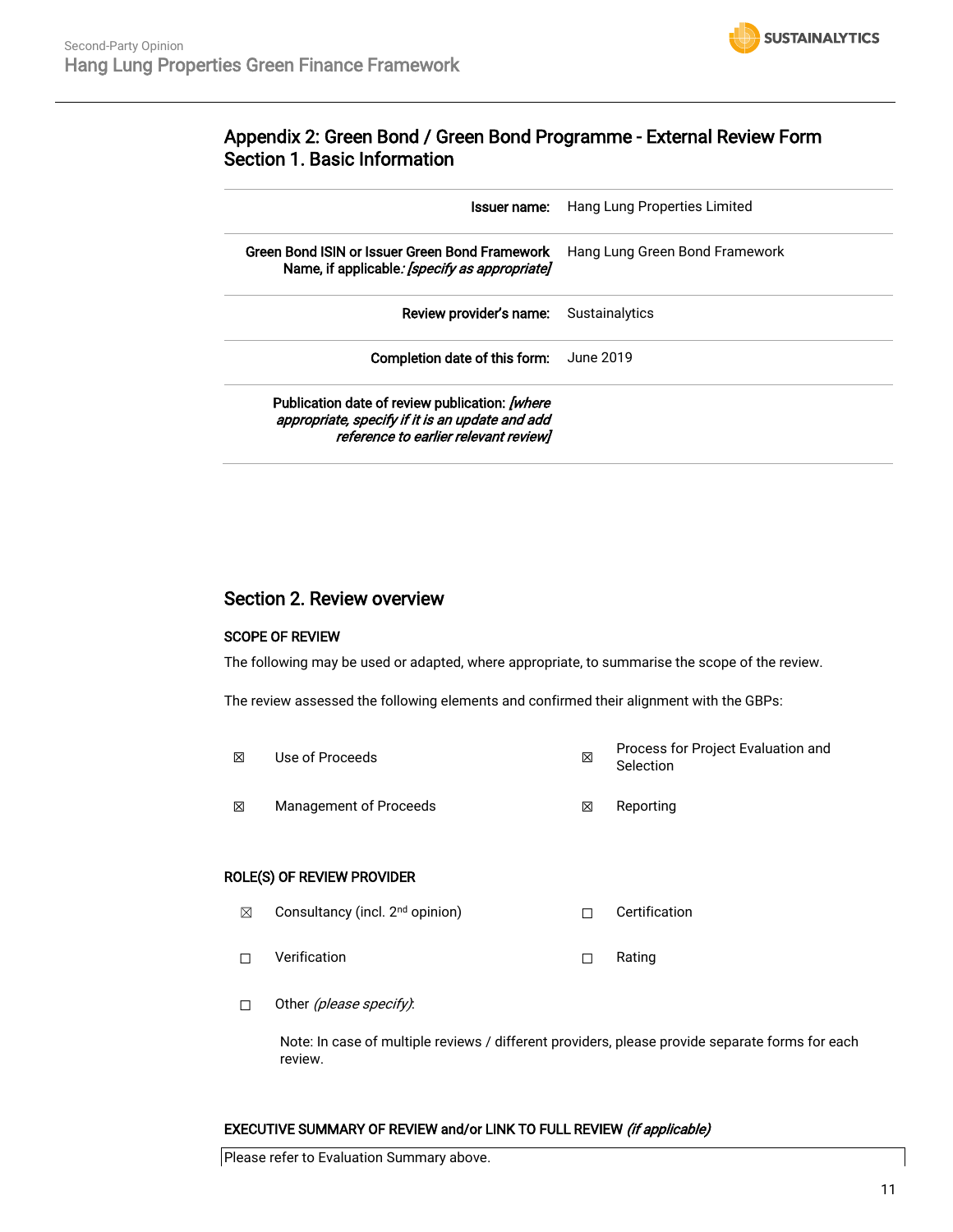

## Section 3. Detailed review

Reviewers are encouraged to provide the information below to the extent possible and use the comment section to explain the scope of their review.

#### 1. USE OF PROCEEDS

Overall comment on section (if applicable):

The eligible use of proceeds categories, proceeds - (i) Green Buildings, (ii) Climate Change Adaption, (iii) Energy Efficiency, (iv) Renewable Energy, (v) Pollution Prevention and Control, and (vi) Sustainable Water Management - are recognized by the Green Bond Principles and Green Loan Principles as project categories having positive environmental benefits. Sustainalytics considers that HLP's investments will help to increase the resource efficiency of its properties and promote energy savings in the building sector

HLP intends to use part of the proceeds to finance the construction and/or refurbishment of green buildings using recognized third-party certification standards, LEED Gold or above, BEAM Plus Gold or above, as well as the Chinese Green Building Evaluation Standard (2 Stars or above). Sustainalytics has conducted an assessment on the certifications and considers the certification standards to have meaningful environmental benefits

HLP commits that energy efficiency measures financed will have a minimum of 10% energy efficiency improvement.

HLP excludes investments associated with fossil fuel technologies.

HLP's two-year look-back period for refinancing activities is in line with market practices. The company does not intend to report on the portion of financing vs refinancing in their annual reporting

#### Use of proceeds categories as per GBP:

| $\boxtimes$ | Renewable energy                                                                                                                | ⊠ | Energy efficiency                                                                  |
|-------------|---------------------------------------------------------------------------------------------------------------------------------|---|------------------------------------------------------------------------------------|
| ⊠           | Pollution prevention and control                                                                                                | п | Environmentally sustainable management of<br>living natural resources and land use |
| п           | Terrestrial and aquatic biodiversity<br>conservation                                                                            | П | Clean transportation                                                               |
| ⊠           | Sustainable water and wastewater<br>management                                                                                  | ⊠ | Climate change adaptation                                                          |
| $\Box$      | Eco-efficient and/or circular economy<br>adapted products, production technologies<br>and processes                             | ⊠ | Green buildings                                                                    |
| $\Box$      | Unknown at issuance but currently expected<br>to conform with GBP categories, or other<br>eligible areas not yet stated in GBPs | П | Other (please specify).                                                            |

If applicable please specify the environmental taxonomy, if other than GBPs:

#### 2. PROCESS FOR PROJECT EVALUATION AND SELECTION

Overall comment on section (if applicable):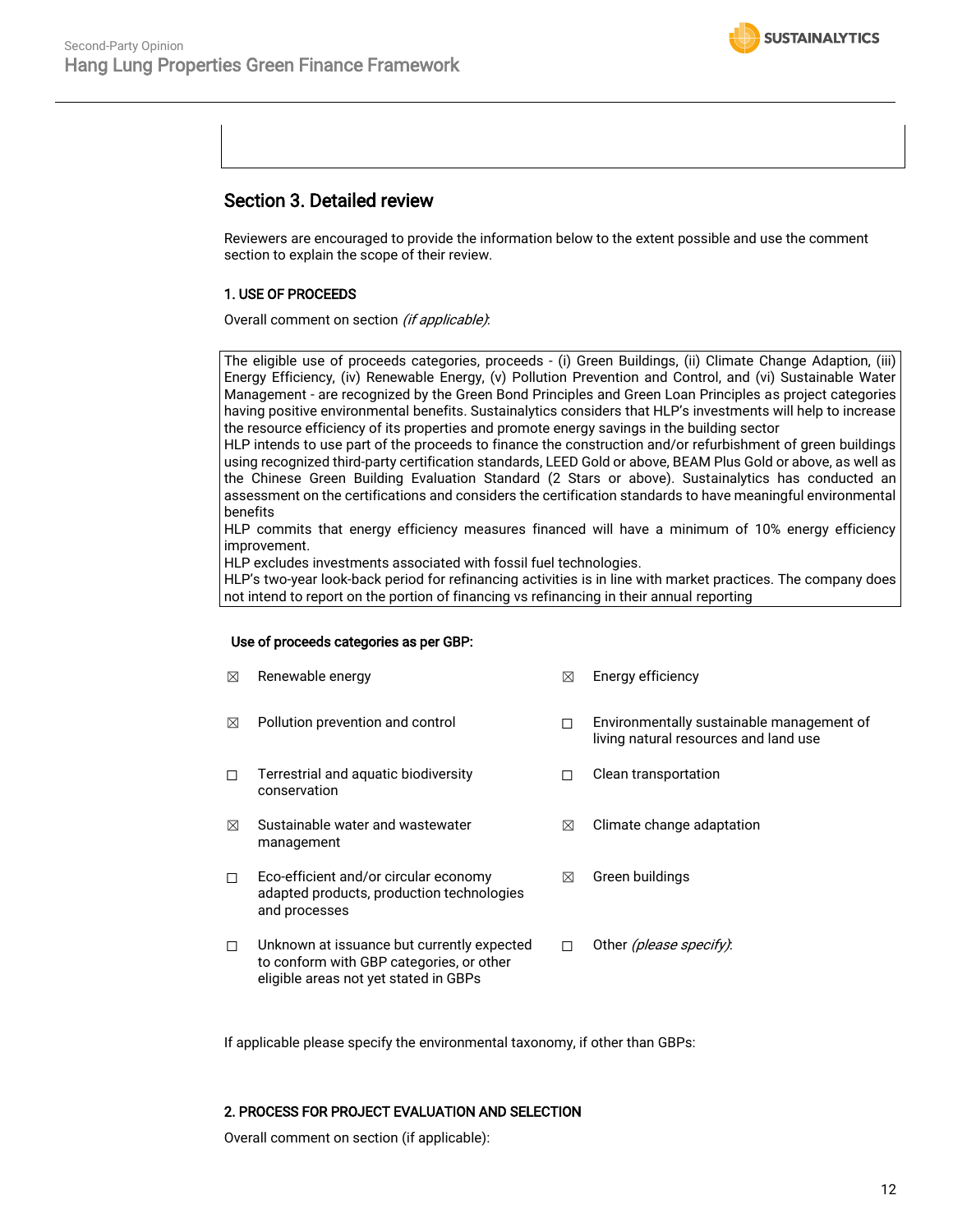HLP has established a two-step project evaluation and selection process: A corporate working group with cross departmental representation from treasury, finance, development and design, project management and sustainability teams will make an initial selection of eligible projects. Afterwards, the projects will be validated and approved by HLP's Sustainability Steering Committee or the Executive Committee. HLP's project evaluation and selection process is in line with market practices.

**SUSTAINALYTICS** 

#### Evaluation and selection

| ⊠ | Credentials on the issuer's environmental<br>sustainability objectives            | Documented process to determine that<br>projects fit within defined categories                  |
|---|-----------------------------------------------------------------------------------|-------------------------------------------------------------------------------------------------|
| ⊠ | Defined and transparent criteria for projects<br>eligible for Green Bond proceeds | Documented process to identify and<br>manage potential ESG risks associated<br>with the project |
| П | Summary criteria for project evaluation and<br>selection publicly available       | Other <i>(please specify):</i>                                                                  |

#### Information on Responsibilities and Accountability

- $\boxtimes$  Evaluation / Selection criteria subject to external advice or verification ☐ In-house assessment
- ☐ Other (please specify):

#### 3. MANAGEMENT OF PROCEEDS

Overall comment on section (if applicable):

The HLP Treasury Team will track the use of proceeds using an internal record containing green bond and loan details, description of eligible projects and the allocation of the use of proceeds. Pending full allocation, the unallocated proceeds will be invested in short term time deposits and investments or used to repay existing borrowings according to the HLP's liquidity guidelines. This process is in line with current market practices.

#### Tracking of proceeds:

- $\boxtimes$  Green Bond proceeds segregated or tracked by the issuer in an appropriate manner
- $\boxtimes$  Disclosure of intended types of temporary investment instruments for unallocated proceeds
- □ Other (please specify):

#### Additional disclosure: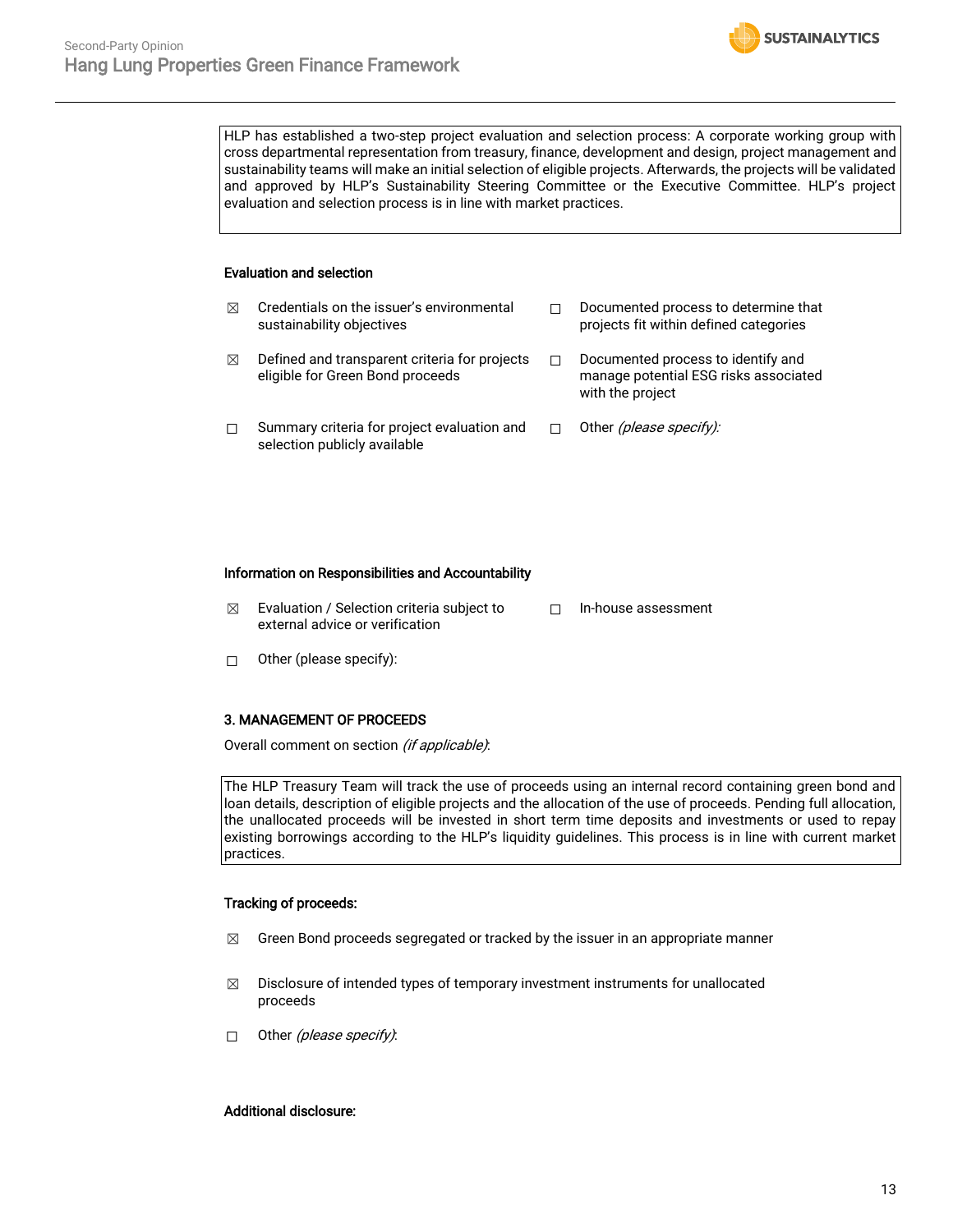

- 
- □ Allocation to individual disbursements □ Allocation to a portfolio of
- ☐ Disclosure of portfolio balance of unallocated proceeds
- ☐ Allocations to future investments only ☐ Allocations to both existing and future investments
	- disbursements
	- □ Other (please specify):

#### 4. REPORTING

Overall comment on section (if applicable):

HLP commits to report to investors annually on the allocation of proceeds on its website, or as part of HLP's Annual Report or Sustainability Reports. The allocation report will include the list of eligible green projects including allocated amounts as well as the remaining balance of unallocated proceeds. Regarding impact reporting, where feasible, HLP has committed to disclose data on an annual basis including but not limited to relevant impact metrics such as energy consumption.

#### Use of proceeds reporting:

☐ Project-by-project ☒ On a project portfolio basis □ Linkage to individual bond(s) □ Other (please specify): Information reported: ☒ Allocated amounts ☐ Green Bond financed share of total investment □ Other *(please specify)*: Frequency: ☒ Annual ☐ Semi-annual ☐ Other (please specify): Impact reporting: ☐ Project-by-project ☒ On a project portfolio basis ☐ Linkage to individual bond(s) ☐ Other (please specify):

#### Frequency:

- 
- ☒ Annual ☐ Semi-annual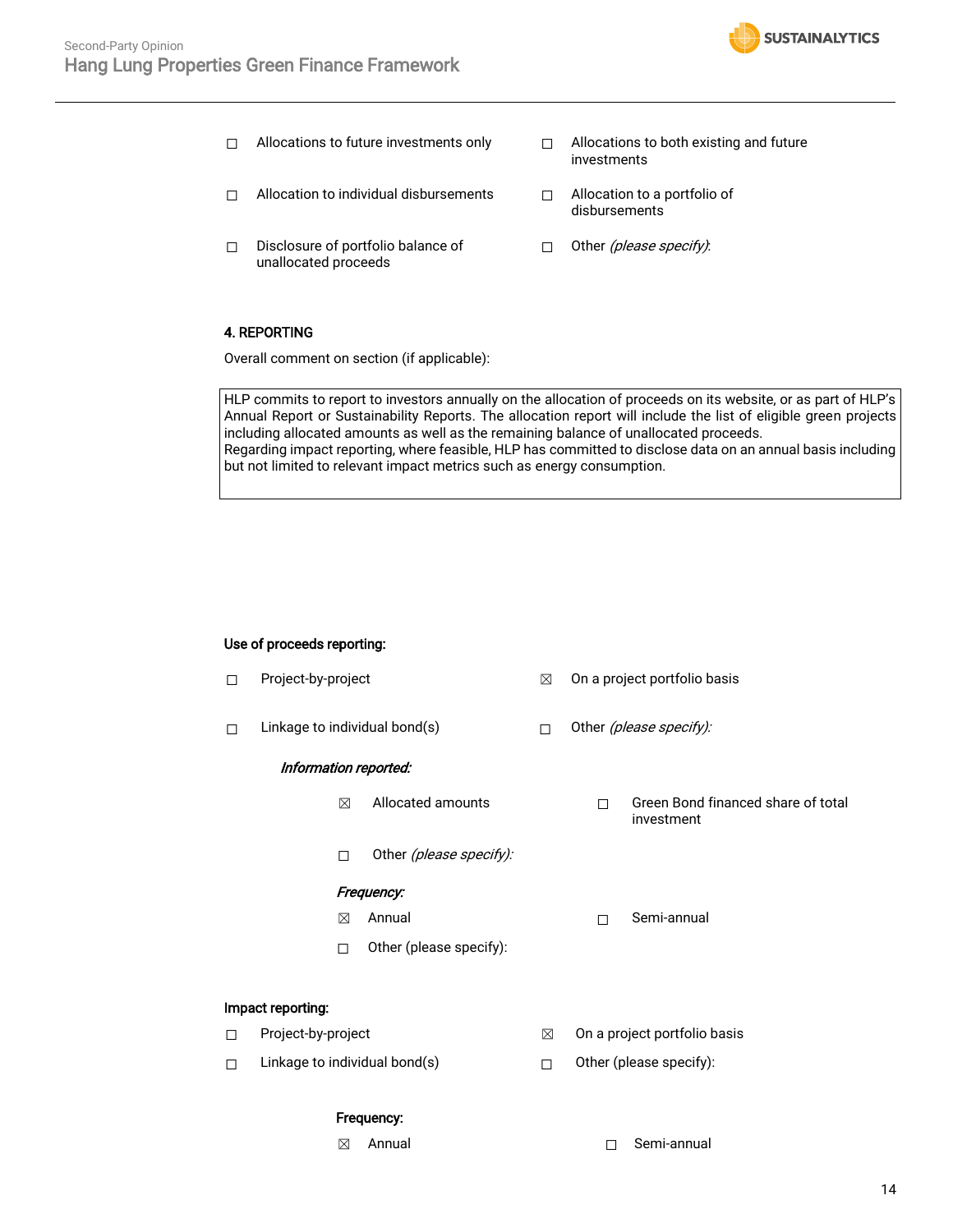

☐ Other (please specify):

#### Information reported (expected or ex-post):

- ☒ GHG Emissions / Savings ☒ Energy Savings
- **⊠** Decrease in water use □ □ Other ESG indicators (please specify): Waste Reduction

#### Means of Disclosure

documents

 $\Box$  Information published in financial report  $\boxtimes$  Information published in sustainability

☐ Information published in ad hoc

- report
- ☐ Other (please specify): HLP's Annual Report or Sustainability Reports
- $\Box$  Reporting reviewed (if yes, please specify which parts of the reporting are subject to external review):

Where appropriate, please specify name and date of publication in the useful links section.

USEFUL LINKS (e.g. to review provider methodology or credentials, to issuer's documentation, etc.)

Hang Lung corporate website: [www.hanglung.com](http://www.hanglung.com/)

#### SPECIFY OTHER EXTERNAL REVIEWS AVAILABLE, IF APPROPRIATE

#### Type(s) of Review provided:

☐ Consultancy (incl. 2nd opinion) ☐ Certification

☐ Verification / Audit ☐ Rating

□ Other (please specify):

Review provider(s): Date of publication:

#### ABOUT ROLE(S) OF INDEPENDENT REVIEW PROVIDERS AS DEFINED BY THE GBP

- i. Second Party Opinion: An institution with environmental expertise, that is independent from the issuer may issue a Second Party Opinion. The institution should be independent from the issuer's adviser for its Green Bond framework, or appropriate procedures, such as information barriers, will have been implemented within the institution to ensure the independence of the Second Party Opinion. It normally entails an assessment of the alignment with the Green Bond Principles. In particular, it can include an assessment of the issuer's overarching objectives, strategy, policy and/or processes relating to environmental sustainability, and an evaluation of the environmental features of the type of projects intended for the Use of Proceeds.
- ii. Verification: An issuer can obtain independent verification against a designated set of criteria, typically pertaining to business processes and/or environmental criteria. Verification may focus on alignment with internal or external standards or claims made by the issuer. Also, evaluation of the environmentally sustainable features of underlying assets may be termed verification and may reference external criteria. Assurance or attestation regarding an issuer's internal tracking method for use of proceeds, allocation of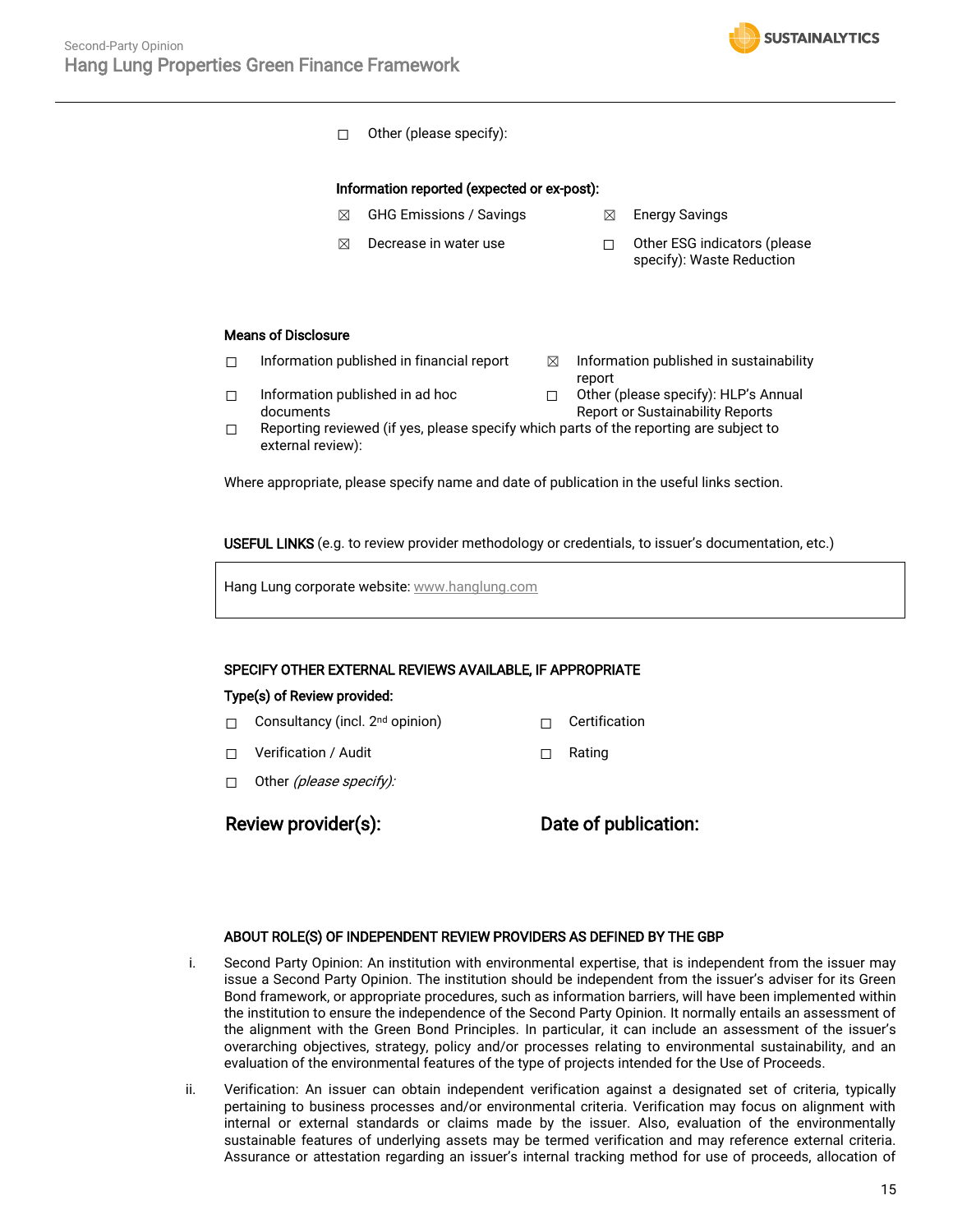

funds from Green Bond proceeds, statement of environmental impact or alignment of reporting with the GBP, may also be termed verification.

- iii. Certification: An issuer can have its Green Bond or associated Green Bond framework or Use of Proceeds certified against a recognised external green standard or label. A standard or label defines specific criteria, and alignment with such criteria is normally tested by qualified, accredited third parties, which may verify consistency with the certification criteria.
- iv. Green Bond Scoring/Rating: An issuer can have its Green Bond, associated Green Bond framework or a key feature such as Use of Proceeds evaluated or assessed by qualified third parties, such as specialised research providers or rating agencies, according to an established scoring/rating methodology. The output may include a focus on environmental performance data, the process relative to the GBP, or another benchmark, such as a 2-degree climate change scenario. Such scoring/rating is distinct from credit ratings, which may nonetheless reflect material environmental risks.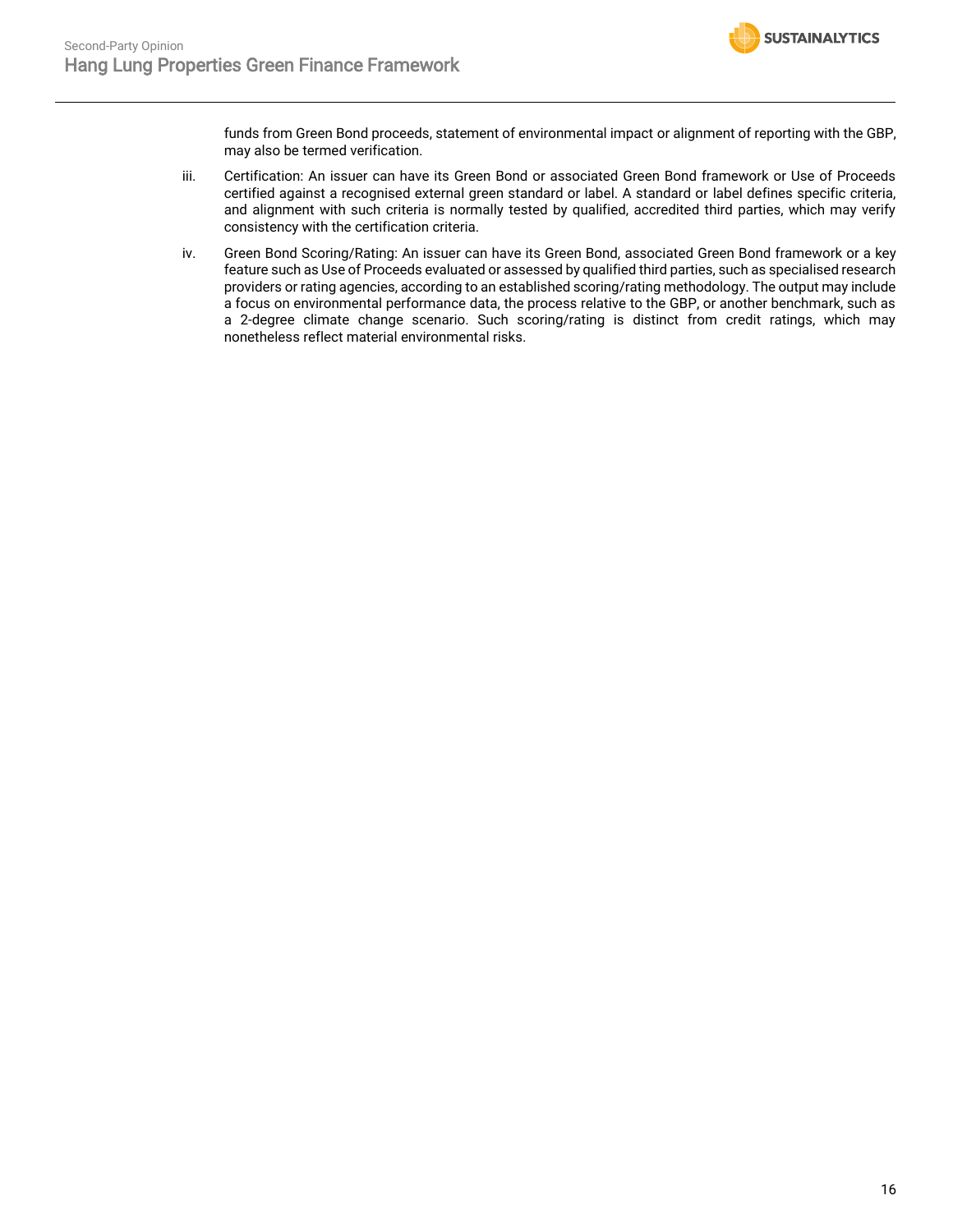

## **Disclaimer**

© Sustainalytics 2019. All rights reserved.

The intellectual property rights to this Second-Party Opinion (the "Opinion") are vested exclusively in Sustainalytics. Unless otherwise expressly agreed in writing by Sustainalytics, no part of this Opinion may be reproduced, disseminated, comingled, used to create derivative works, furnished in any manner, made available to third parties or published, parts hereof or the information contained herein in any form or in any manner, be it electronically, mechanically, through photocopies or recordings, nor publicly released without the "Green Bond Framework" in conjunction with which this Opinion has been developed.

The Opinion was drawn up with the aim to provide objective information on why the analyzed bond is considered sustainable and responsible, and is intended for investors in general, and not for a specific investor in particular. Consequently, this Opinion is for information purposes only and Sustainalytics will not accept any form of liability for the substance of the opinion and/or any liability for damage arising from the use of this Opinion and/or the information provided in it.

As the Opinion is based on information made available by the client, the information is provided "as is" and, therefore Sustainalytics does not warrant that the information presented in this Opinion is complete, accurate or up to date, nor assumes any responsibility for errors or omissions. Any reference to third party names is for appropriate acknowledgement of their ownership and does not constitute a sponsorship or endorsement by such owner.

Nothing contained in this Opinion shall be construed as to make a representation or warranty, express or implied, regarding the advisability to invest in or include companies in investable universes and/or portfolios. Furthermore, nothing contained in this Opinion shall be construed as an investment advice (as defined in the applicable jurisdiction), nor be interpreted and construed as an assessment of the economic performance and credit worthiness of the bond, nor to have focused on the effective allocation of the funds' use of proceeds.

The client is fully responsible for certifying and ensuring its commitments' compliance, implementation and monitoring.

In case of discrepancies between the English language and translated versions, the English language version shall prevail.